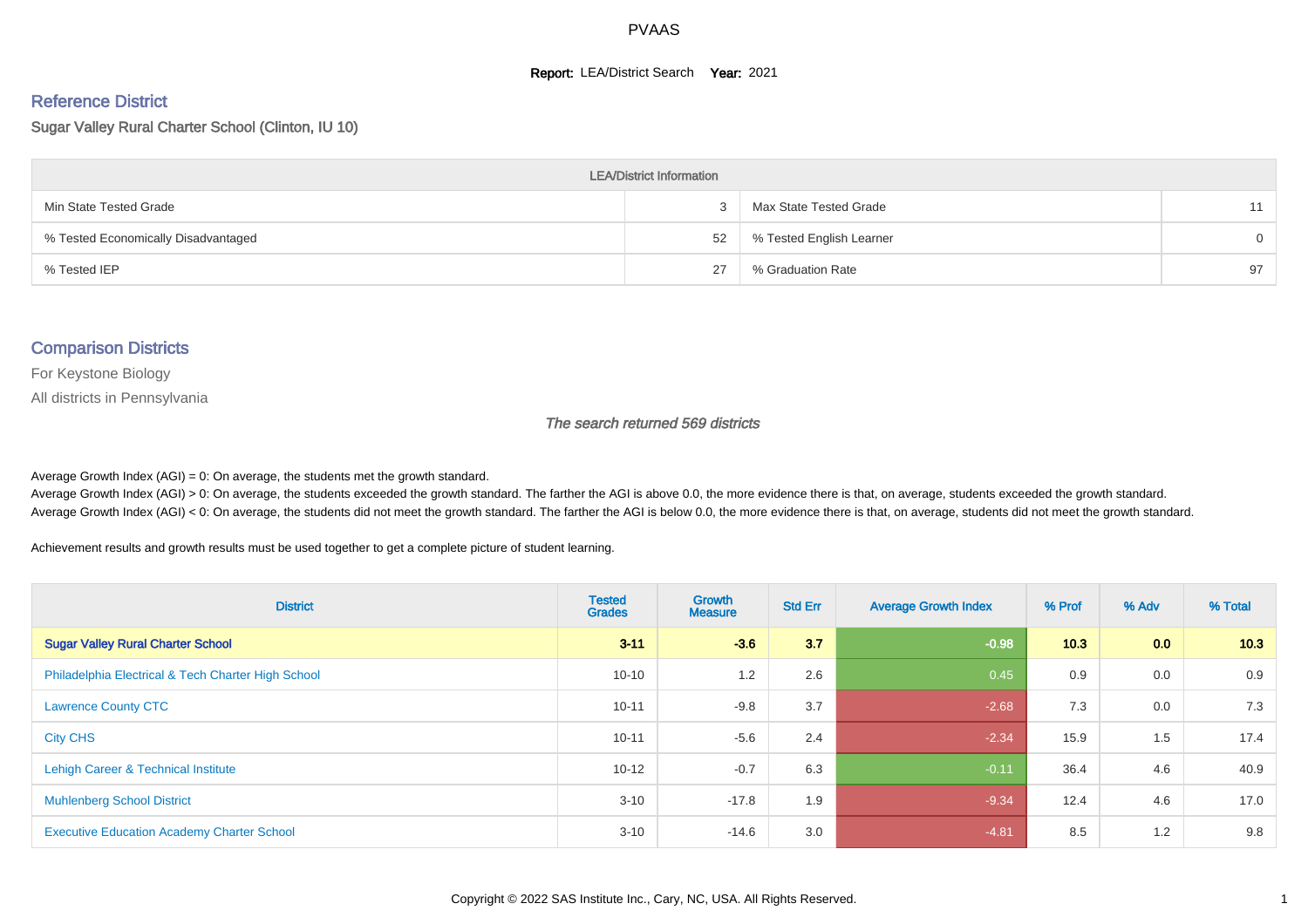| <b>District</b>                               | <b>Tested</b><br><b>Grades</b> | <b>Growth</b><br><b>Measure</b> | <b>Std Err</b> | <b>Average Growth Index</b> | % Prof | % Adv   | % Total |
|-----------------------------------------------|--------------------------------|---------------------------------|----------------|-----------------------------|--------|---------|---------|
| <b>Sugar Valley Rural Charter School</b>      | $3 - 11$                       | $-3.6$                          | 3.7            | $-0.98$                     | 10.3   | 0.0     | 10.3    |
| <b>Chartiers-Houston School District</b>      | $3 - 10$                       | $-16.5$                         | 3.5            | $-4.79$                     | 26.3   | $6.6\,$ | 32.9    |
| <b>Neshannock Township School District</b>    | $3 - 10$                       | $-12.5$                         | 2.7            | $-4.73$                     | 29.0   | 13.0    | 42.0    |
| <b>Mid Valley School District</b>             | $3 - 10$                       | $-11.1$                         | 2.7            | $-4.07$                     | 28.3   | 8.1     | 36.4    |
| <b>Shikellamy School District</b>             | $3 - 10$                       | $-8.3$                          | 2.4            | $-3.42$                     | 20.8   | 18.5    | 39.2    |
| Lackawanna Trail School District              | $3 - 10$                       | $-11.0$                         | 3.3            | $-3.35$                     | 13.1   | 18.0    | 31.2    |
| <b>Wissahickon School District</b>            | $3 - 10$                       | $-5.3$                          | 1.7            | $-3.14$                     | 27.5   | 29.0    | 56.6    |
| Jefferson-Morgan School District              | $3 - 10$                       | $-12.0$                         | 3.9            | $-3.09$                     | 28.6   | 6.1     | 34.7    |
| California Area School District               | $3 - 10$                       | $-13.7$                         | 4.5            | $-3.06$                     | 41.7   | 16.7    | 58.3    |
| <b>Avonworth School District</b>              | $3 - 10$                       | $-6.2$                          | 2.3            | $-2.68$                     | 35.9   | 14.1    | 50.0    |
| <b>Antietam School District</b>               | $3 - 10$                       | $-9.5$                          | 3.7            | $-2.57$                     | 20.9   | 1.5     | 22.4    |
| <b>Carmichaels Area School District</b>       | $3 - 10$                       | $-7.0$                          | 3.1            | $-2.30$                     | 17.8   | 9.6     | 27.4    |
| <b>Yough School District</b>                  | $3 - 10$                       | $-6.2$                          | 2.7            | $-2.27$                     | 28.9   | $8.8\,$ | 37.7    |
| <b>Wyoming Area School District</b>           | $3 - 10$                       | $-5.5$                          | 2.5            | $-2.21$                     | 32.0   | 9.6     | 41.6    |
| <b>West Middlesex Area School District</b>    | $3 - 10$                       | $-7.4$                          | 3.5            | $-2.11$                     | 32.0   | 9.6     | 41.6    |
| <b>Cambria Heights School District</b>        | $3 - 10$                       | $-6.2$                          | 2.9            | $-2.11$                     | 25.0   | 13.0    | 38.0    |
| <b>Sto-Rox School District</b>                | $3 - 10$                       | $-7.0$                          | 3.5            | $-1.99$                     | 3.2    | 0.0     | 3.2     |
| <b>Shanksville-Stonycreek School District</b> | $3 - 10$                       | $-8.6$                          | 5.5            | $-1.55$                     | 17.6   | 23.5    | 41.2    |
| <b>Troy Area School District</b>              | $3 - 10$                       | $-4.7$                          | 3.2            | $-1.46$                     | 22.8   | 16.5    | 39.2    |
| <b>Northeast Bradford School District</b>     | $3 - 10$                       | $-5.0$                          | 3.7            | $-1.35$                     | 30.6   | 4.8     | 35.5    |
| <b>Rose Tree Media School District</b>        | $3 - 10$                       | $-2.8$                          | 2.1            | $-1.33$                     | 35.2   | 29.6    | 64.8    |
| <b>Beaver Area School District</b>            | $3 - 10$                       | $-3.0$                          | 2.5            | $-1.16$                     | 25.8   | 27.8    | 53.6    |
| <b>Harmony Area School District</b>           | $3 - 10$                       | $-5.7$                          | 5.0            | $-1.13$                     | 33.3   | 0.0     | 33.3    |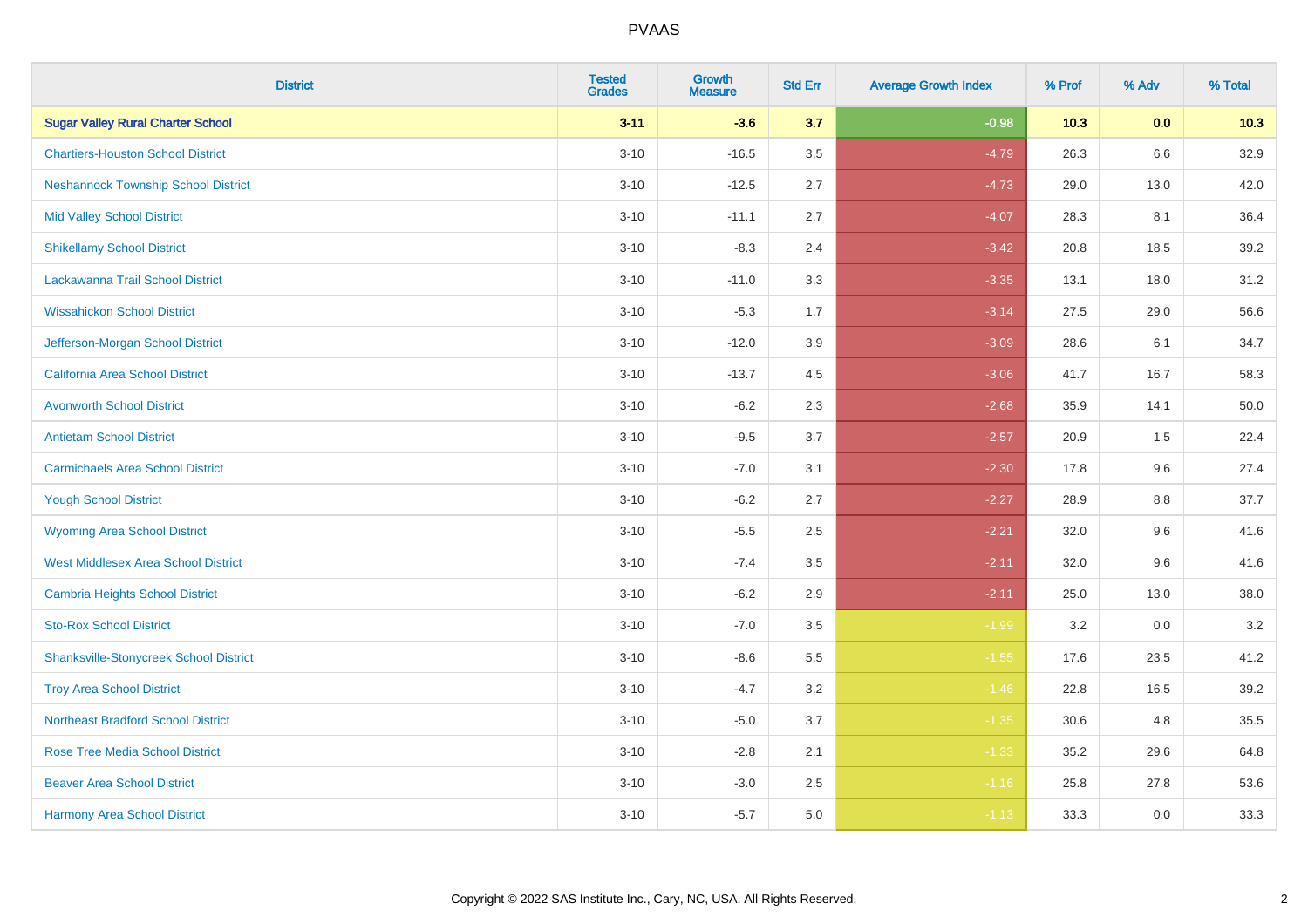| <b>District</b>                            | <b>Tested</b><br><b>Grades</b> | <b>Growth</b><br><b>Measure</b> | <b>Std Err</b> | <b>Average Growth Index</b> | % Prof | % Adv | % Total  |
|--------------------------------------------|--------------------------------|---------------------------------|----------------|-----------------------------|--------|-------|----------|
| <b>Sugar Valley Rural Charter School</b>   | $3 - 11$                       | $-3.6$                          | 3.7            | $-0.98$                     | 10.3   | 0.0   | 10.3     |
| <b>Moshannon Valley School District</b>    | $3 - 10$                       | $-5.1$                          | 4.6            | $-1.12$                     | 25.0   | 12.5  | 37.5     |
| <b>Mahanoy Area School District</b>        | $3 - 10$                       | $-3.4$                          | 3.1            | $-1.07$                     | 21.4   | 8.6   | $30.0\,$ |
| Northwest Area School District             | $3 - 10$                       | $-3.2$                          | 3.3            | $-0.97$                     | 30.4   | 13.0  | 43.5     |
| <b>Propel Charter School-Montour</b>       | $3 - 10$                       | $-3.4$                          | 3.6            | $-0.93$                     | 7.7    | 0.0   | 7.7      |
| <b>Mount Union Area School District</b>    | $3 - 10$                       | $-2.5$                          | 2.8            | $-0.89$                     | 19.8   | 5.8   | 25.6     |
| <b>Reynolds School District</b>            | $3 - 10$                       | $-3.0$                          | 3.5            | $-0.87$                     | 27.3   | 9.1   | 36.4     |
| <b>Carbondale Area School District</b>     | $3 - 10$                       | $-2.8$                          | 3.2            | $-0.87$                     | 27.5   | 2.9   | 30.4     |
| <b>Valley Grove School District</b>        | $3 - 10$                       | $-4.0$                          | 5.5            | $-0.72$                     | 68.4   | 15.8  | 84.2     |
| <b>Tri-Valley School District</b>          | $3 - 10$                       | $-2.7$                          | 3.9            | $-0.69$                     | 31.0   | 9.5   | 40.5     |
| <b>Monessen City School District</b>       | $3 - 10$                       | $-3.9$                          | 5.6            | $-0.69$                     | 21.0   | 10.5  | 31.6     |
| <b>Southeastern Greene School District</b> | $3 - 10$                       | $-2.3$                          | 4.4            | $-0.53$                     | 29.0   | 9.7   | 38.7     |
| <b>Clearfield Area School District</b>     | $3 - 10$                       | $-1.3$                          | 3.7            | $-0.34$                     | 43.9   | 24.6  | 68.4     |
| <b>MaST Community Charter School</b>       | $3 - 10$                       | $-0.9$                          | 2.5            | $-0.34$                     | 25.0   | 21.6  | 46.6     |
| <b>Ferndale Area School District</b>       | $3 - 10$                       | $-1.1$                          | 4.1            | $-0.27$                     | 21.0   | 7.9   | 29.0     |
| <b>Fort Cherry School District</b>         | $3 - 10$                       | $-0.7$                          | 3.1            | $-0.21$                     | 30.6   | 14.1  | 44.7     |
| Portage Area School District               | $3 - 10$                       | $-0.5$                          | 3.3            | $-0.14$                     | 27.0   | 20.6  | 47.6     |
| <b>Freeport Area School District</b>       | $3 - 10$                       | $-0.2$                          | 2.1            | $-0.10$                     | 37.4   | 29.8  | 67.2     |
| <b>Garnet Valley School District</b>       | $3 - 10$                       | 0.2                             | 1.7            | 0.13                        | 34.9   | 26.4  | 61.3     |
| <b>Marion Center Area School District</b>  | $3 - 10$                       | 0.8                             | 2.9            | 0.27                        | 23.3   | 11.1  | 34.4     |
| South Williamsport Area School District    | $3 - 10$                       | 0.9                             | 3.1            | 0.31                        | 38.4   | 11.6  | 50.0     |
| <b>MaST Community Charter School II</b>    | $3 - 10$                       | 1.4                             | 3.0            | 0.45                        | 16.1   | 4.6   | 20.7     |
| <b>Abington School District</b>            | $3 - 10$                       | 0.9                             | 1.6            | 0.57                        | 29.7   | 28.7  | 58.4     |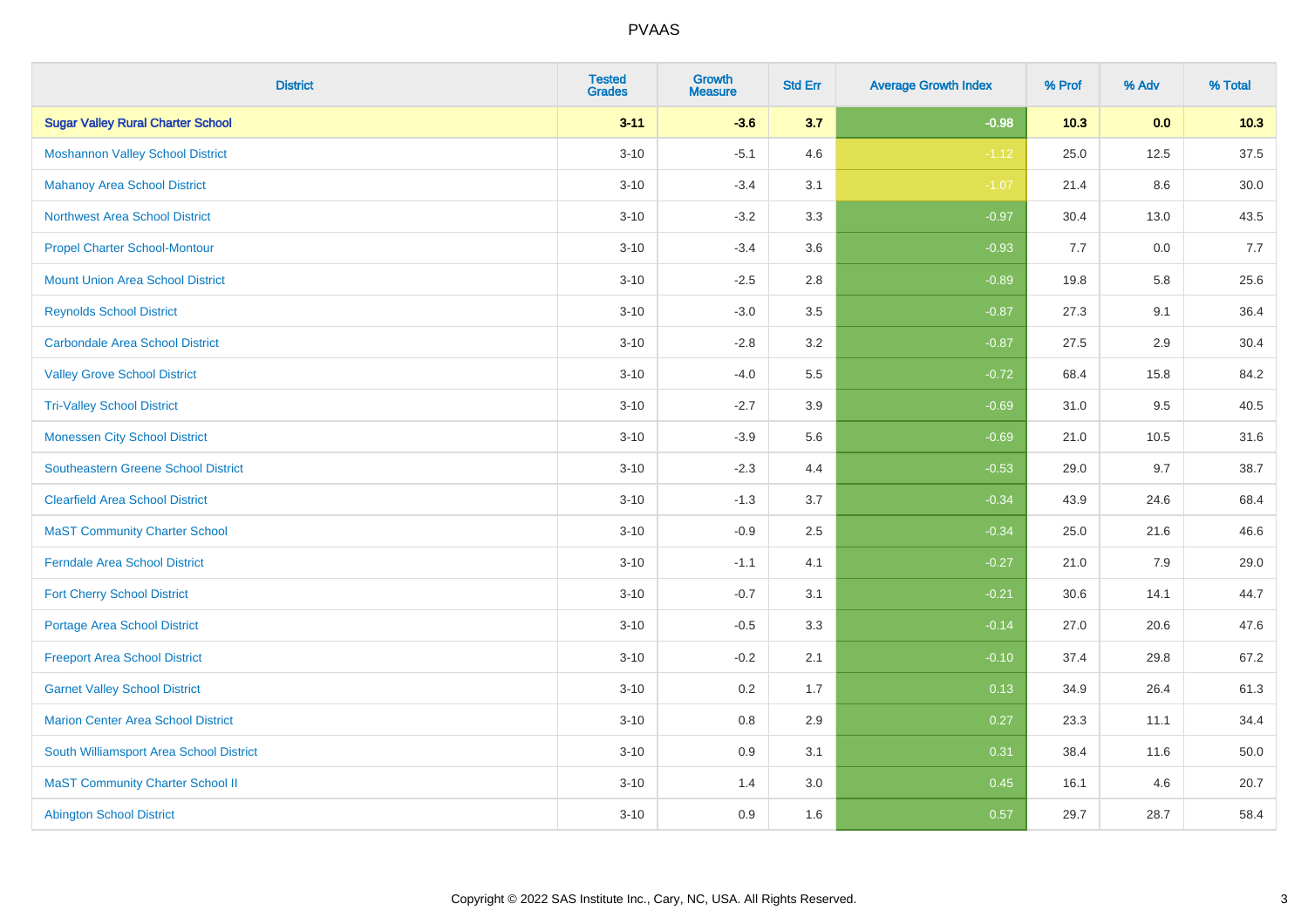| <b>District</b>                                    | <b>Tested</b><br><b>Grades</b> | <b>Growth</b><br><b>Measure</b> | <b>Std Err</b> | <b>Average Growth Index</b> | % Prof | % Adv | % Total |
|----------------------------------------------------|--------------------------------|---------------------------------|----------------|-----------------------------|--------|-------|---------|
| <b>Sugar Valley Rural Charter School</b>           | $3 - 11$                       | $-3.6$                          | 3.7            | $-0.98$                     | 10.3   | 0.0   | 10.3    |
| <b>Sullivan County School District</b>             | $3 - 10$                       | 2.5                             | 4.3            | 0.58                        | 43.6   | 7.7   | 51.3    |
| <b>Bethlehem-Center School District</b>            | $3 - 10$                       | 2.1                             | 3.5            | 0.59                        | 32.3   | 4.6   | 36.9    |
| <b>Belmont Charter School</b>                      | $3 - 10$                       | 2.2                             | 3.4            | 0.64                        | 5.3    | 1.8   | 7.0     |
| <b>Centennial School District</b>                  | $3 - 10$                       | 1.5                             | 1.5            | 0.98                        | 23.6   | 12.4  | 36.0    |
| <b>Southeast Delco School District</b>             | $3 - 10$                       | 3.9                             | 3.5            | 1.12                        | 18.6   | 3.4   | 22.0    |
| <b>Bellwood-Antis School District</b>              | $3 - 10$                       | 3.5                             | 2.8            | 1.24                        | 40.9   | 19.4  | 60.2    |
| <b>Bloomsburg Area School District</b>             | $3 - 10$                       | 4.3                             | 3.4            | 1.26                        | 36.5   | 20.6  | 57.1    |
| <b>Mastery Charter School - Thomas Campus</b>      | $3 - 10$                       | 7.9                             | 5.7            | 1.39                        | 12.5   | 0.0   | 12.5    |
| <b>Central Valley School District</b>              | $3 - 10$                       | 4.7                             | 2.6            | 1.83                        | 37.8   | 18.5  | 56.3    |
| <b>Benton Area School District</b>                 | $3 - 10$                       | 8.1                             | 4.0            | 2.01                        | 35.7   | 28.6  | 64.3    |
| <b>Wallingford-Swarthmore School District</b>      | $3 - 10$                       | 5.0                             | 2.2            | 2.25                        | 33.3   | 37.1  | 70.4    |
| <b>Glendale School District</b>                    | $3 - 10$                       | 7.9                             | 3.5            | 2.25                        | 42.6   | 9.3   | 51.8    |
| <b>Commonwealth Charter Academy Charter School</b> | $3 - 10$                       | 4.2                             | 1.6            | 2.68                        | 27.0   | 15.6  | 42.5    |
| South Butler County School District                | $3 - 10$                       | 6.3                             | 2.2            | 2.80                        | 37.8   | 19.2  | 57.0    |
| Allegheny-Clarion Valley School District           | $3 - 10$                       | 12.3                            | 4.1            | 3.03                        | 33.3   | 19.0  | 52.4    |
| <b>Kane Area School District</b>                   | $3 - 10$                       | 8.8                             | 2.9            | 3.07                        | 31.4   | 19.8  | 51.2    |
| <b>Mars Area School District</b>                   | $3 - 10$                       | 6.6                             | 1.9            | 3.45                        | 36.7   | 32.4  | 69.1    |
| <b>Tredyffrin-Easttown School District</b>         | $3 - 10$                       | 8.7                             | 2.4            | 3.57                        | 35.2   | 35.8  | 71.0    |
| Maritime Academy Charter School                    | $3 - 10$                       | 13.2                            | 3.1            | 4.29                        | 24.0   | 1.3   | 25.3    |
| Montrose Area School District                      | $3 - 10$                       | 12.3                            | 2.8            | 4.41                        | 37.8   | 28.9  | 66.7    |
| <b>Pennridge School District</b>                   | $3 - 10$                       | 7.4                             | 1.5            | 5.10                        | 32.0   | 27.6  | 59.6    |
| <b>Fleetwood Area School District</b>              | $3 - 10$                       | 10.4                            | 2.0            | 5.19                        | 31.7   | 25.8  | 57.5    |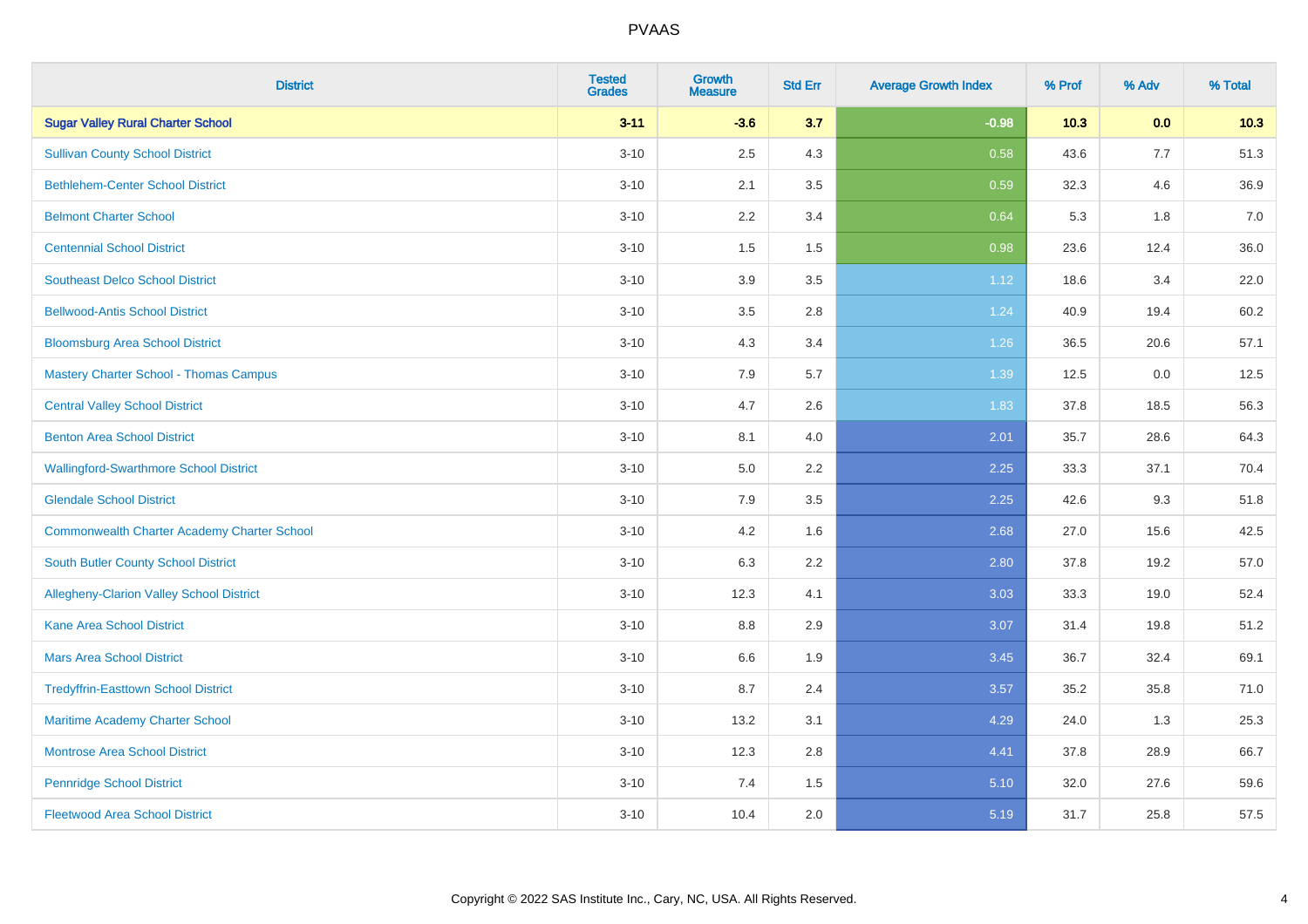| <b>District</b>                              | <b>Tested</b><br><b>Grades</b> | Growth<br><b>Measure</b> | <b>Std Err</b> | <b>Average Growth Index</b> | % Prof | % Adv | % Total |
|----------------------------------------------|--------------------------------|--------------------------|----------------|-----------------------------|--------|-------|---------|
| <b>Sugar Valley Rural Charter School</b>     | $3 - 11$                       | $-3.6$                   | 3.7            | $-0.98$                     | $10.3$ | 0.0   | 10.3    |
| <b>Avon Grove School District</b>            | $3 - 10$                       | 7.6                      | 1.4            | 5.29                        | 33.7   | 33.2  | 67.0    |
| <b>Blue Mountain School District</b>         | $3 - 10$                       | 12.2                     | 2.1            | 5.81                        | 30.7   | 26.1  | 56.8    |
| <b>Collegium Charter School</b>              | $3 - 10$                       | 21.2                     | 2.6            | 8.18                        | 25.4   | 16.4  | 41.8    |
| <b>Derry Township School District</b>        | $3 - 10$                       | 20.1                     | 2.0            | 10.20                       | 32.8   | 46.9  | 79.7    |
| <b>Pittsburgh School District</b>            | $3 - 11$                       | $-13.0$                  | 1.1            | $-12.25$                    | 16.1   | 6.5   | 22.6    |
| <b>Butler Area School District</b>           | $3 - 11$                       | $-14.1$                  | 1.5            | $-9.60$                     | 26.4   | 11.1  | 37.5    |
| <b>North Hills School District</b>           | $3 - 11$                       | $-15.8$                  | 1.8            | $-8.84$                     | 26.4   | 19.8  | 46.2    |
| <b>Cheltenham School District</b>            | $3 - 11$                       | $-17.6$                  | 2.0            | $-8.74$                     | 24.4   | 8.3   | 32.6    |
| <b>Williamsport Area School District</b>     | $3 - 11$                       | $-11.7$                  | 1.4            | $-8.29$                     | 18.2   | 10.5  | 28.7    |
| <b>Greater Latrobe School District</b>       | $3 - 11$                       | $-14.1$                  | 2.0            | $-7.14$                     | 41.0   | 12.6  | 53.6    |
| <b>Kennett Consolidated School District</b>  | $3 - 11$                       | $-10.4$                  | 1.7            | $-6.27$                     | 28.7   | 14.0  | 42.7    |
| <b>Big Beaver Falls Area School District</b> | $3 - 11$                       | $-17.9$                  | 2.8            | $-6.27$                     | 9.4    | 2.8   | 12.2    |
| <b>Coatesville Area School District</b>      | $3 - 11$                       | $-9.5$                   | 1.6            | $-5.81$                     | 12.8   | 3.3   | 16.2    |
| <b>Central Cambria School District</b>       | $3 - 11$                       | $-12.7$                  | 2.3            | $-5.61$                     | 19.4   | 7.4   | 26.9    |
| <b>Aliquippa School District</b>             | $3 - 11$                       | $-20.0$                  | 3.6            | $-5.54$                     | 1.7    | 0.0   | 1.7     |
| <b>Frazier School District</b>               | $3 - 11$                       | $-18.9$                  | 3.4            | $-5.49$                     | 18.3   | 1.4   | 19.7    |
| <b>Washington School District</b>            | $3 - 11$                       | $-15.9$                  | 2.9            | $-5.44$                     | 12.9   | 1.7   | 14.7    |
| Philadelphia Academy Charter School          | $3 - 11$                       | $-14.7$                  | 2.7            | $-5.42$                     | 21.6   | 3.9   | 25.5    |
| <b>Bristol Township School District</b>      | $3 - 11$                       | $-7.4$                   | 1.4            | $-5.32$                     | 13.8   | 4.6   | 18.4    |
| <b>Wilkes-Barre Area School District</b>     | $3 - 11$                       | $-12.4$                  | 2.4            | $-5.18$                     | 14.2   | 3.7   | 17.9    |
| <b>East Lycoming School District</b>         | $3 - 11$                       | $-10.9$                  | 2.1            | $-5.08$                     | 22.5   | 8.2   | 30.8    |
| Meyersdale Area School District              | $3 - 11$                       | $-16.1$                  | 3.3            | $-4.94$                     | 20.3   | 5.8   | 26.1    |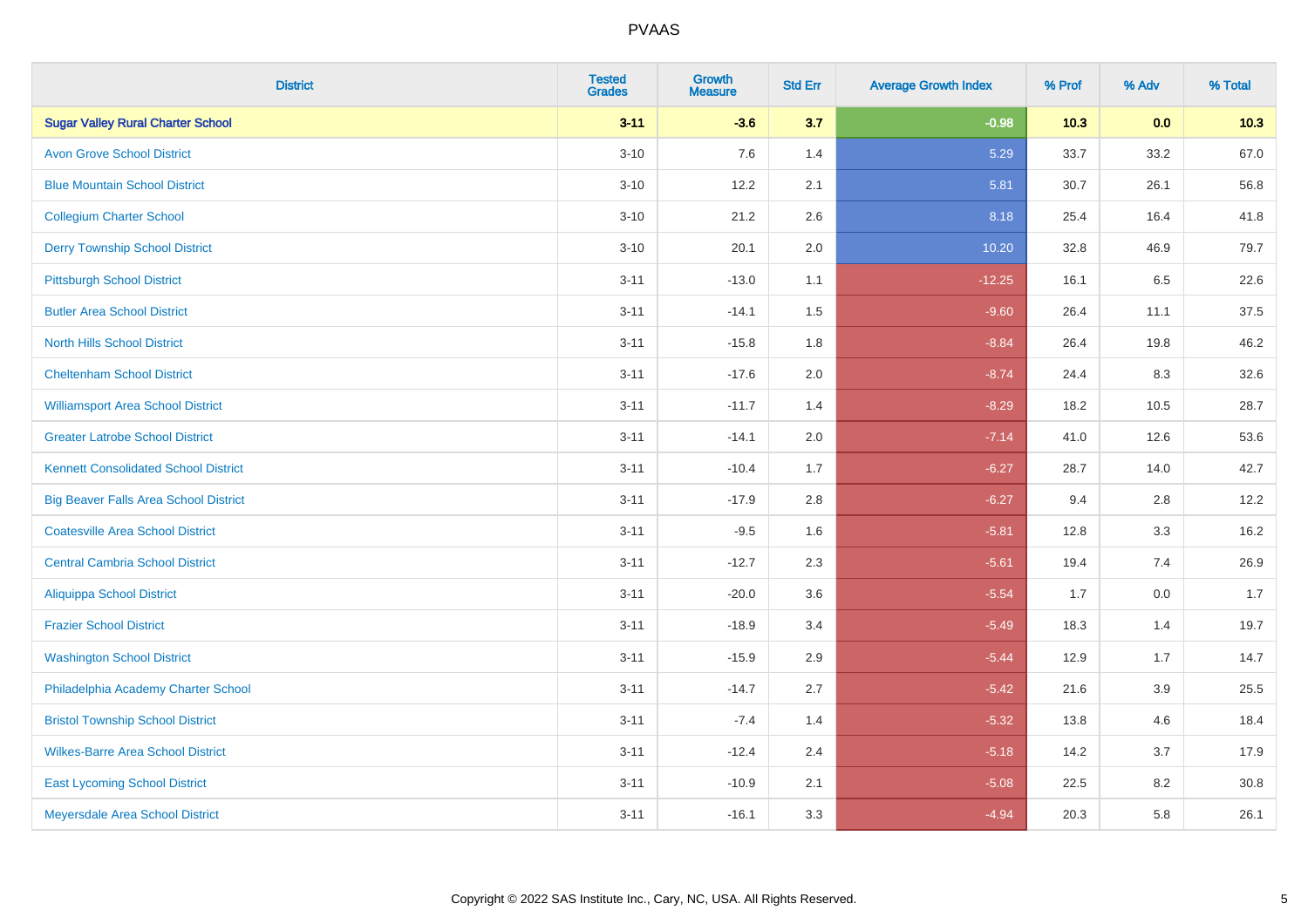| <b>District</b>                               | <b>Tested</b><br><b>Grades</b> | <b>Growth</b><br><b>Measure</b> | <b>Std Err</b> | <b>Average Growth Index</b> | % Prof | % Adv   | % Total  |
|-----------------------------------------------|--------------------------------|---------------------------------|----------------|-----------------------------|--------|---------|----------|
| <b>Sugar Valley Rural Charter School</b>      | $3 - 11$                       | $-3.6$                          | 3.7            | $-0.98$                     | 10.3   | 0.0     | 10.3     |
| <b>Trinity Area School District</b>           | $3 - 11$                       | $-8.7$                          | 1.8            | $-4.87$                     | 20.9   | $9.8\,$ | $30.8\,$ |
| <b>Girard School District</b>                 | $3 - 11$                       | $-12.3$                         | 2.6            | $-4.76$                     | 29.7   | 18.9    | 48.6     |
| <b>Fannett-Metal School District</b>          | $3 - 11$                       | $-22.3$                         | 4.8            | $-4.65$                     | 16.4   | 6.6     | 23.0     |
| <b>Derry Area School District</b>             | $3 - 11$                       | $-11.8$                         | 2.6            | $-4.53$                     | 34.8   | 6.1     | 40.9     |
| <b>Northwestern School District</b>           | $3 - 11$                       | $-14.6$                         | 3.2            | $-4.51$                     | 32.5   | 13.7    | 46.2     |
| <b>Dunmore School District</b>                | $3 - 11$                       | $-12.2$                         | 2.7            | $-4.51$                     | 15.0   | 5.3     | 20.4     |
| <b>Hanover Public School District</b>         | $3 - 11$                       | $-12.4$                         | 2.7            | $-4.50$                     | 22.7   | 6.2     | 28.9     |
| Jim Thorpe Area School District               | $3 - 11$                       | $-10.9$                         | 2.4            | $-4.48$                     | 19.5   | 6.0     | 25.5     |
| <b>Greenville Area School District</b>        | $3 - 11$                       | $-13.2$                         | 3.0            | $-4.45$                     | 32.1   | 4.6     | 36.7     |
| <b>Chambersburg Area School District</b>      | $3 - 11$                       | $-5.6$                          | 1.3            | $-4.42$                     | 24.2   | 15.2    | 39.4     |
| <b>General Mclane School District</b>         | $3 - 11$                       | $-10.7$                         | 2.4            | $-4.40$                     | 34.0   | 15.6    | 49.6     |
| <b>Big Spring School District</b>             | $3 - 11$                       | $-9.8$                          | 2.3            | $-4.32$                     | 23.6   | 12.9    | 36.5     |
| <b>Central Dauphin School District</b>        | $3 - 11$                       | $-5.2$                          | 1.2            | $-4.24$                     | 29.3   | 8.7     | 38.0     |
| <b>Chartiers Valley School District</b>       | $3 - 11$                       | $-9.1$                          | 2.1            | $-4.23$                     | 20.7   | 17.4    | 38.0     |
| <b>Central Fulton School District</b>         | $3 - 11$                       | $-13.3$                         | 3.2            | $-4.20$                     | 18.1   | 9.7     | 27.8     |
| <b>Williamsburg Community School District</b> | $3 - 11$                       | $-16.9$                         | 4.1            | $-4.14$                     | 22.4   | 0.0     | 22.4     |
| <b>Moniteau School District</b>               | $3 - 11$                       | $-11.8$                         | 2.9            | $-4.07$                     | 22.6   | 5.0     | 27.6     |
| <b>Mcguffey School District</b>               | $3 - 11$                       | $-12.1$                         | 3.0            | $-4.06$                     | 12.8   | 5.9     | 18.6     |
| <b>Southmoreland School District</b>          | $3 - 11$                       | $-12.5$                         | 3.1            | $-4.04$                     | 33.3   | 15.5    | 48.8     |
| <b>Milton Area School District</b>            | $3 - 11$                       | $-10.1$                         | 2.5            | $-4.04$                     | 23.0   | 11.3    | 34.2     |
| <b>Deer Lakes School District</b>             | $3 - 11$                       | $-10.0$                         | 2.5            | $-4.02$                     | 27.7   | 9.9     | 37.6     |
| <b>Ellwood City Area School District</b>      | $3 - 11$                       | $-12.5$                         | 3.1            | $-4.00$                     | 26.7   | 8.7     | 35.4     |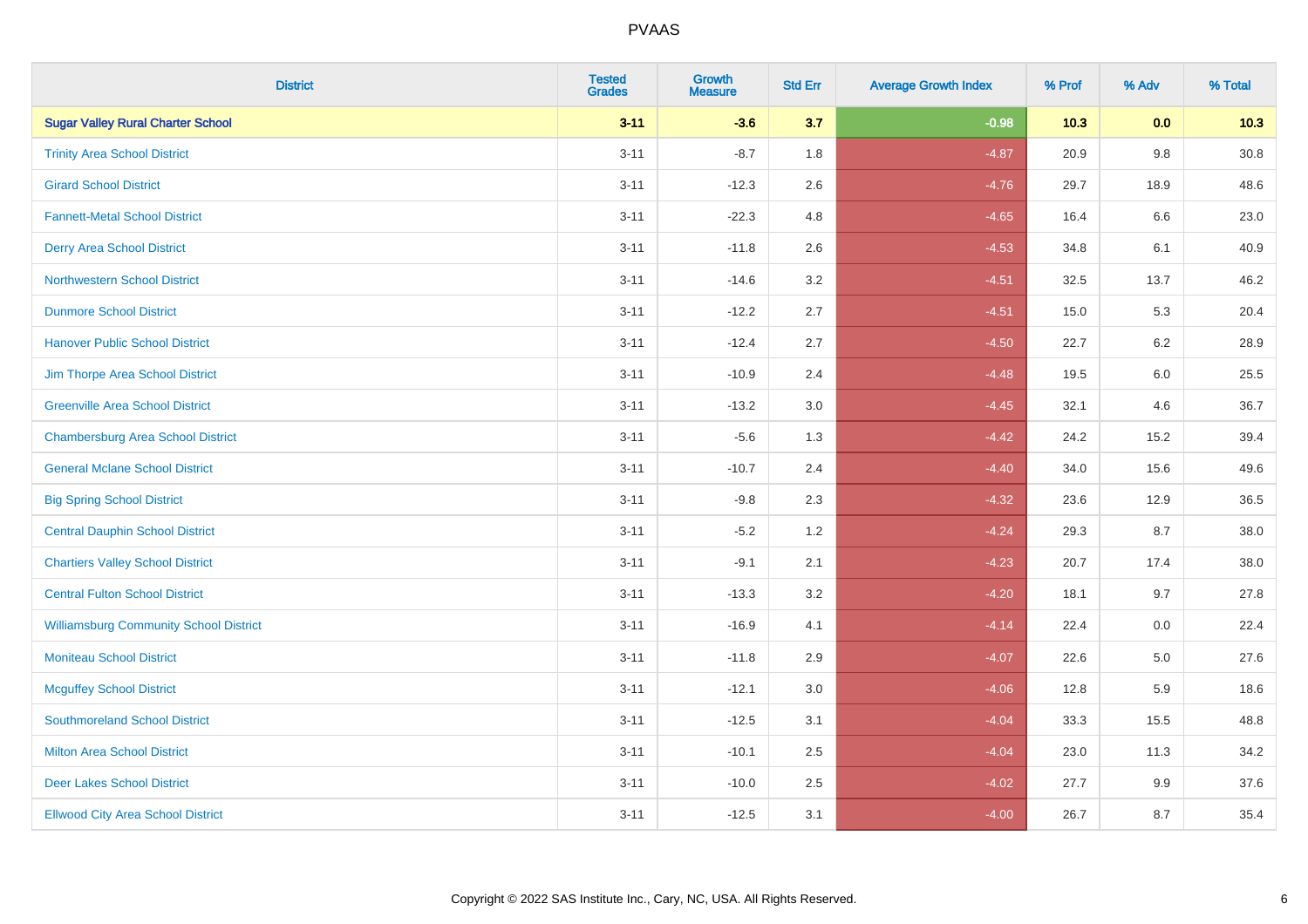| <b>District</b>                           | <b>Tested</b><br><b>Grades</b> | <b>Growth</b><br><b>Measure</b> | <b>Std Err</b> | <b>Average Growth Index</b> | % Prof | % Adv | % Total |
|-------------------------------------------|--------------------------------|---------------------------------|----------------|-----------------------------|--------|-------|---------|
| <b>Sugar Valley Rural Charter School</b>  | $3 - 11$                       | $-3.6$                          | 3.7            | $-0.98$                     | 10.3   | 0.0   | 10.3    |
| <b>Plum Borough School District</b>       | $3 - 11$                       | $-9.4$                          | 2.4            | $-3.98$                     | 32.9   | 27.4  | 60.4    |
| <b>Windber Area School District</b>       | $3 - 11$                       | $-11.9$                         | 3.0            | $-3.94$                     | 41.0   | 10.3  | 51.3    |
| <b>Bethlehem Area School District</b>     | $3 - 11$                       | $-4.5$                          | 1.1            | $-3.91$                     | 20.4   | 11.3  | 31.7    |
| <b>Tacony Academy Charter School</b>      | $3 - 11$                       | $-12.9$                         | 3.3            | $-3.90$                     | 8.6    | 1.4   | 10.0    |
| <b>Pittston Area School District</b>      | $3 - 11$                       | $-8.2$                          | 2.2            | $-3.75$                     | 26.7   | 14.8  | 41.5    |
| <b>Mohawk Area School District</b>        | $3 - 11$                       | $-10.5$                         | 2.8            | $-3.75$                     | 35.1   | 10.6  | 45.7    |
| <b>Shade-Central City School District</b> | $3 - 11$                       | $-14.6$                         | 4.0            | $-3.68$                     | 9.6    | 0.0   | 9.6     |
| Morrisville Borough School District       | $3 - 11$                       | $-13.1$                         | 3.7            | $-3.52$                     | 4.9    | 1.6   | 6.6     |
| Mechanicsburg Area School District        | $3 - 11$                       | $-5.7$                          | 1.6            | $-3.48$                     | 35.1   | 16.0  | 51.2    |
| <b>South Park School District</b>         | $3 - 11$                       | $-8.8$                          | 2.5            | $-3.46$                     | 28.1   | 17.0  | 45.2    |
| <b>Burgettstown Area School District</b>  | $3 - 11$                       | $-11.2$                         | 3.2            | $-3.46$                     | 16.0   | 2.7   | 18.7    |
| <b>Ligonier Valley School District</b>    | $3 - 11$                       | $-10.8$                         | 3.1            | $-3.43$                     | 34.1   | 5.8   | 39.9    |
| <b>Mount Carmel Area School District</b>  | $3 - 11$                       | $-7.9$                          | 2.3            | $-3.38$                     | 18.2   | 4.4   | 22.6    |
| East Stroudsburg Area School District     | $3 - 11$                       | $-4.9$                          | 1.4            | $-3.38$                     | 22.7   | 12.5  | 35.2    |
| <b>Riverview School District</b>          | $3 - 11$                       | $-13.0$                         | 4.0            | $-3.29$                     | 43.1   | 7.8   | 51.0    |
| <b>Canon-Mcmillan School District</b>     | $3 - 11$                       | $-5.0$                          | 1.5            | $-3.25$                     | 30.8   | 28.5  | 59.3    |
| <b>Somerset Area School District</b>      | $3 - 11$                       | $-7.6$                          | 2.4            | $-3.17$                     | 21.0   | 14.5  | 35.5    |
| <b>Parkland School District</b>           | $3 - 11$                       | $-3.7$                          | 1.2            | $-3.17$                     | 31.4   | 30.6  | 62.0    |
| <b>Keystone Oaks School District</b>      | $3 - 11$                       | $-7.2$                          | 2.3            | $-3.14$                     | 30.0   | 11.1  | 41.0    |
| <b>Hanover Area School District</b>       | $3 - 11$                       | $-14.7$                         | 4.7            | $-3.13$                     | 12.1   | 3.0   | 15.2    |
| <b>Greensburg Salem School District</b>   | $3 - 11$                       | $-6.9$                          | 2.2            | $-3.06$                     | 30.3   | 13.3  | 43.6    |
| Gettysburg Area School District           | $3 - 11$                       | $-6.0$                          | 2.0            | $-3.02$                     | 28.8   | 19.6  | 48.5    |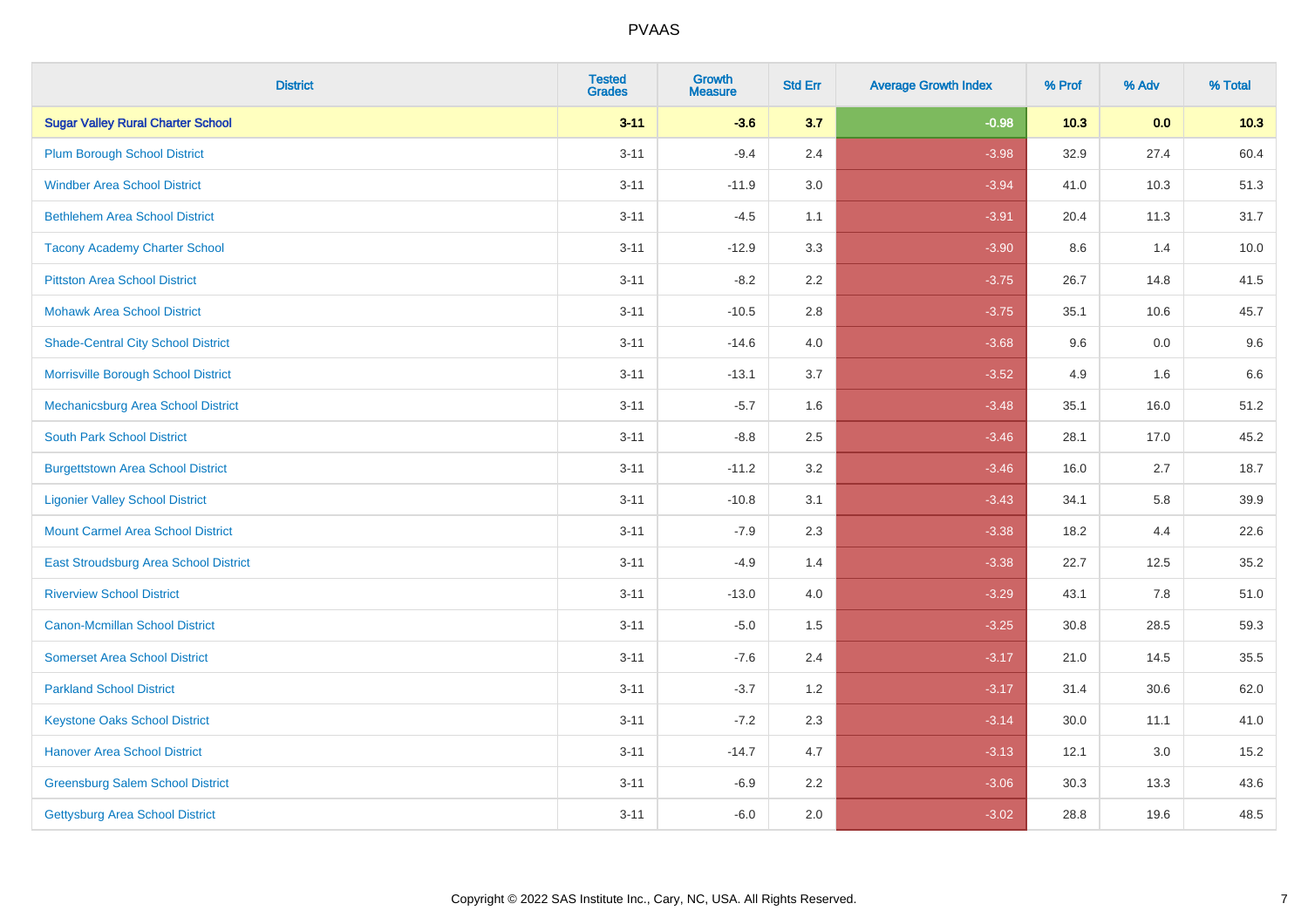| <b>District</b>                              | <b>Tested</b><br><b>Grades</b> | <b>Growth</b><br><b>Measure</b> | <b>Std Err</b> | <b>Average Growth Index</b> | % Prof | % Adv | % Total |
|----------------------------------------------|--------------------------------|---------------------------------|----------------|-----------------------------|--------|-------|---------|
| <b>Sugar Valley Rural Charter School</b>     | $3 - 11$                       | $-3.6$                          | 3.7            | $-0.98$                     | 10.3   | 0.0   | 10.3    |
| <b>Corry Area School District</b>            | $3 - 11$                       | $-6.8$                          | 2.3            | $-3.01$                     | 24.0   | 8.8   | 32.8    |
| <b>Carlisle Area School District</b>         | $3 - 11$                       | $-5.2$                          | 1.7            | $-2.99$                     | 28.0   | 19.3  | 47.3    |
| <b>Montour School District</b>               | $3 - 11$                       | $-6.1$                          | 2.1            | $-2.95$                     | 31.8   | 23.6  | 55.3    |
| <b>Baldwin-Whitehall School District</b>     | $3 - 11$                       | $-5.5$                          | 1.9            | $-2.93$                     | 32.0   | 14.7  | 46.7    |
| Mifflinburg Area School District             | $3 - 11$                       | $-6.0$                          | 2.1            | $-2.87$                     | 32.7   | 13.3  | 46.0    |
| <b>Berwick Area School District</b>          | $3 - 11$                       | $-6.9$                          | 2.4            | $-2.84$                     | 22.3   | 11.5  | 33.8    |
| Southern Columbia Area School District       | $3 - 11$                       | $-8.5$                          | 3.0            | $-2.83$                     | 30.5   | 12.8  | 43.3    |
| <b>Sharon City School District</b>           | $3 - 11$                       | $-6.5$                          | 2.3            | $-2.79$                     | 13.1   | 5.0   | 18.1    |
| <b>Pottsgrove School District</b>            | $3 - 11$                       | $-5.5$                          | 2.0            | $-2.78$                     | 28.6   | 10.3  | 38.8    |
| <b>Karns City Area School District</b>       | $3 - 11$                       | $-7.2$                          | 2.6            | $-2.71$                     | 26.4   | 20.8  | 47.2    |
| <b>Eastern York School District</b>          | $3 - 11$                       | $-6.2$                          | 2.3            | $-2.70$                     | 27.8   | 18.5  | 46.4    |
| <b>Governor Mifflin School District</b>      | $3 - 11$                       | $-4.4$                          | 1.6            | $-2.69$                     | 30.3   | 7.7   | 38.0    |
| <b>Connellsville Area School District</b>    | $3 - 11$                       | $-5.3$                          | 2.0            | $-2.67$                     | 24.2   | 5.0   | 29.1    |
| <b>Blairsville-Saltsburg School District</b> | $3 - 11$                       | $-7.5$                          | 2.8            | $-2.67$                     | 20.1   | 8.2   | 28.3    |
| <b>Richland School District</b>              | $3 - 11$                       | $-6.9$                          | 2.6            | $-2.63$                     | 40.1   | 20.9  | 61.0    |
| <b>Bethel Park School District</b>           | $3 - 11$                       | $-4.4$                          | 1.7            | $-2.62$                     | 40.1   | 27.3  | 67.4    |
| <b>Forbes Road School District</b>           | $3 - 11$                       | $-11.5$                         | 4.7            | $-2.43$                     | 23.1   | 10.3  | 33.3    |
| <b>Redbank Valley School District</b>        | $3 - 11$                       | $-7.5$                          | 3.1            | $-2.41$                     | 12.4   | 10.6  | 23.1    |
| <b>Wyoming Valley West School District</b>   | $3 - 11$                       | $-5.5$                          | 2.3            | $-2.38$                     | 22.2   | 9.2   | 31.4    |
| <b>Mount Pleasant Area School District</b>   | $3 - 11$                       | $-5.4$                          | 2.3            | $-2.37$                     | 33.3   | 8.7   | 42.0    |
| <b>Octorara Area School District</b>         | $3 - 11$                       | $-7.5$                          | 3.2            | $-2.35$                     | 26.1   | 17.0  | 43.2    |
| <b>Riverside School District</b>             | $3 - 11$                       | $-6.2$                          | 2.7            | $-2.33$                     | 20.8   | 17.0  | 37.7    |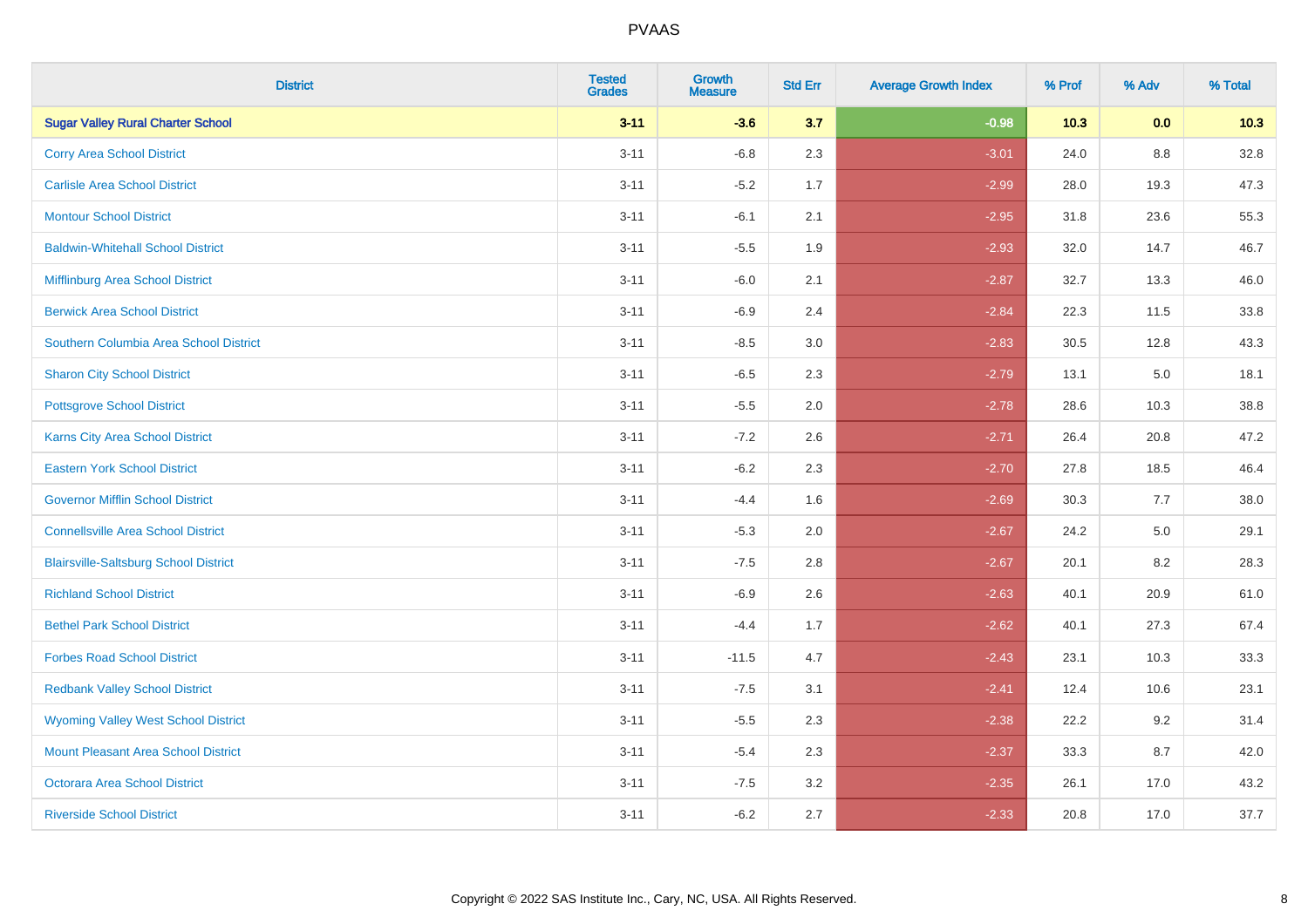| <b>District</b>                                | <b>Tested</b><br><b>Grades</b> | <b>Growth</b><br><b>Measure</b> | <b>Std Err</b> | <b>Average Growth Index</b> | % Prof | % Adv | % Total |
|------------------------------------------------|--------------------------------|---------------------------------|----------------|-----------------------------|--------|-------|---------|
| <b>Sugar Valley Rural Charter School</b>       | $3 - 11$                       | $-3.6$                          | 3.7            | $-0.98$                     | 10.3   | 0.0   | 10.3    |
| <b>Jamestown Area School District</b>          | $3 - 11$                       | $-9.5$                          | 4.1            | $-2.33$                     | 41.5   | 4.9   | 46.3    |
| <b>Commodore Perry School District</b>         | $3 - 11$                       | $-10.4$                         | 4.5            | $-2.30$                     | 29.4   | 5.9   | 35.3    |
| <b>Susquenita School District</b>              | $3 - 11$                       | $-5.9$                          | 2.6            | $-2.28$                     | 30.6   | 13.9  | 44.4    |
| <b>Owen J Roberts School District</b>          | $3 - 11$                       | $-3.5$                          | 1.5            | $-2.27$                     | 36.8   | 24.4  | 61.2    |
| <b>Elizabeth Forward School District</b>       | $3 - 11$                       | $-5.5$                          | 2.5            | $-2.25$                     | 32.2   | 12.8  | 45.0    |
| <b>Western Beaver County School District</b>   | $3 - 11$                       | $-9.3$                          | 4.2            | $-2.20$                     | 45.1   | 3.9   | 49.0    |
| North Schuylkill School District               | $3 - 11$                       | $-4.7$                          | 2.2            | $-2.16$                     | 20.2   | 11.7  | 31.9    |
| <b>Elk Lake School District</b>                | $3 - 11$                       | $-6.1$                          | 2.9            | $-2.12$                     | 26.3   | 11.6  | 37.9    |
| <b>East Allegheny School District</b>          | $3 - 11$                       | $-6.4$                          | 3.0            | $-2.11$                     | 21.0   | 7.4   | 28.4    |
| <b>West Greene School District</b>             | $3 - 11$                       | $-8.1$                          | 3.9            | $-2.08$                     | 31.0   | 11.9  | 42.9    |
| <b>Wellsboro Area School District</b>          | $3 - 11$                       | $-6.3$                          | 3.0            | $-2.08$                     | 24.4   | 13.4  | 37.8    |
| <b>Boyertown Area School District</b>          | $3 - 11$                       | $-2.9$                          | 1.4            | $-2.06$                     | 30.8   | 22.6  | 53.4    |
| <b>Freedom Area School District</b>            | $3 - 11$                       | $-6.3$                          | 3.1            | $-2.04$                     | 22.9   | 8.4   | 31.3    |
| <b>Riverside Beaver County School District</b> | $3 - 11$                       | $-5.5$                          | 2.7            | $-2.03$                     | 35.8   | 23.2  | 59.0    |
| <b>Kiski Area School District</b>              | $3 - 11$                       | $-4.0$                          | 2.0            | $-1.99$                     | 23.1   | 18.2  | 41.3    |
| <b>Titusville Area School District</b>         | $3 - 11$                       | $-5.0$                          | 2.5            | $-1.98$                     | 26.5   | 6.8   | 33.3    |
| Lehigh Valley Academy Regional Charter School  | $3 - 11$                       | $-5.9$                          | 3.0            | $-1.98$                     | 20.0   | 7.7   | 27.7    |
| <b>North East School District</b>              | $3 - 11$                       | $-5.3$                          | 2.7            | $-1.97$                     | 31.7   | 24.8  | 56.4    |
| Schuylkill Haven Area School District          | $3 - 11$                       | $-5.3$                          | 2.7            | $-1.96$                     | 22.2   | 11.6  | 33.8    |
| Southern Lehigh School District                | $3 - 11$                       | $-4.1$                          | 2.1            | $-1.94$                     | 39.3   | 28.0  | 67.2    |
| Millersburg Area School District               | $3 - 11$                       | $-6.6$                          | 3.4            | $-1.92$                     | 24.1   | 10.3  | 34.5    |
| <b>Jenkintown School District</b>              | $3 - 11$                       | $-7.9$                          | 4.1            | $-1.92$                     | 34.1   | 27.3  | 61.4    |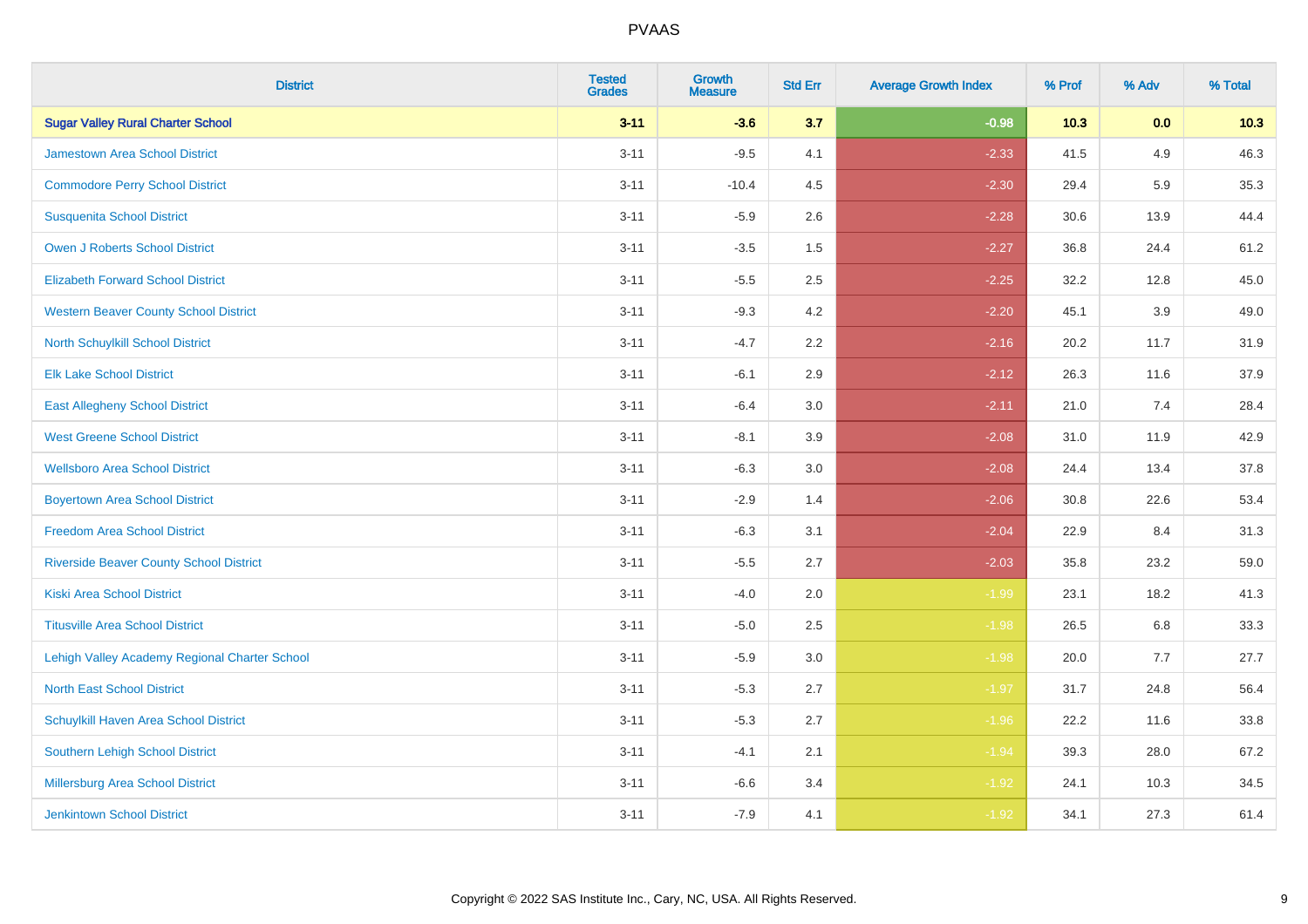| <b>District</b>                            | <b>Tested</b><br><b>Grades</b> | <b>Growth</b><br><b>Measure</b> | <b>Std Err</b> | <b>Average Growth Index</b> | % Prof | % Adv | % Total |
|--------------------------------------------|--------------------------------|---------------------------------|----------------|-----------------------------|--------|-------|---------|
| <b>Sugar Valley Rural Charter School</b>   | $3 - 11$                       | $-3.6$                          | 3.7            | $-0.98$                     | 10.3   | 0.0   | 10.3    |
| <b>Penn Cambria School District</b>        | $3 - 11$                       | $-4.5$                          | 2.4            | $-1.86$                     | 27.3   | 15.8  | 43.2    |
| <b>Montgomery Area School District</b>     | $3 - 11$                       | $-5.8$                          | 3.2            | $-1.83$                     | 25.0   | 11.5  | 36.5    |
| <b>West Chester Area School District</b>   | $3 - 11$                       | $-2.1$                          | 1.2            | $-1.83$                     | 36.4   | 23.2  | 59.6    |
| <b>Pleasant Valley School District</b>     | $3 - 11$                       | $-3.3$                          | 1.8            | $-1.80$                     | 28.5   | 10.4  | 39.0    |
| New Kensington-Arnold School District      | $3 - 11$                       | $-5.8$                          | 3.2            | $-1.80$                     | 10.8   | 1.2   | 12.0    |
| Renaissance Academy Charter School         | $3 - 11$                       | $-5.6$                          | 3.1            | $-1.79$                     | 28.4   | 18.5  | 46.9    |
| <b>Oxford Area School District</b>         | $3 - 11$                       | $-3.1$                          | 1.8            | $-1.77$                     | 27.5   | 14.5  | 42.0    |
| Southern Huntingdon County School District | $3 - 11$                       | $-5.9$                          | 3.4            | $-1.76$                     | 32.8   | 4.9   | 37.7    |
| <b>Union Area School District</b>          | $3 - 11$                       | $-6.5$                          | 3.8            | $-1.70$                     | 30.6   | 12.2  | 42.9    |
| Hatboro-Horsham School District            | $3 - 11$                       | $-2.7$                          | 1.6            | $-1.65$                     | 27.9   | 17.9  | 45.8    |
| <b>Steelton-Highspire School District</b>  | $3 - 11$                       | $-5.3$                          | 3.2            | $-1.65$                     | 13.9   | 0.0   | 13.9    |
| <b>Hollidaysburg Area School District</b>  | $3 - 11$                       | $-2.7$                          | 1.6            | $-1.64$                     | 32.6   | 15.2  | 47.8    |
| <b>Laurel Highlands School District</b>    | $3 - 11$                       | $-3.8$                          | 2.3            | $-1.63$                     | 20.9   | 14.6  | 35.4    |
| Insight PA Cyber Charter School            | $3 - 11$                       | $-9.4$                          | 5.8            | $-1.62$                     | 25.6   | 4.6   | 30.2    |
| <b>Slippery Rock Area School District</b>  | $3 - 11$                       | $-3.8$                          | 2.5            | $-1.56$                     | 30.8   | 21.9  | 52.7    |
| <b>Charleroi School District</b>           | $3 - 11$                       | $-4.3$                          | 2.7            | $-1.55$                     | 22.2   | 15.9  | 38.1    |
| <b>Ridgway Area School District</b>        | $3 - 11$                       | $-6.1$                          | 4.0            | $-1.53$                     | 42.2   | 15.6  | 57.8    |
| Nazareth Area School District              | $3 - 11$                       | $-2.5$                          | 1.7            | $-1.53$                     | 29.2   | 24.6  | 53.8    |
| <b>Crestwood School District</b>           | $3 - 11$                       | $-3.4$                          | 2.2            | $-1.52$                     | 33.1   | 21.7  | 54.9    |
| <b>Towanda Area School District</b>        | $3 - 11$                       | $-4.0$                          | 2.6            | $-1.52$                     | 24.8   | 9.9   | 34.8    |
| <b>Greater Johnstown School District</b>   | $3 - 11$                       | $-3.5$                          | 2.4            | $-1.45$                     | 10.3   | 1.3   | 11.5    |
| Salisbury-Elk Lick School District         | $3 - 11$                       | $-8.4$                          | 5.8            | $-1.45$                     | 33.3   | 5.6   | 38.9    |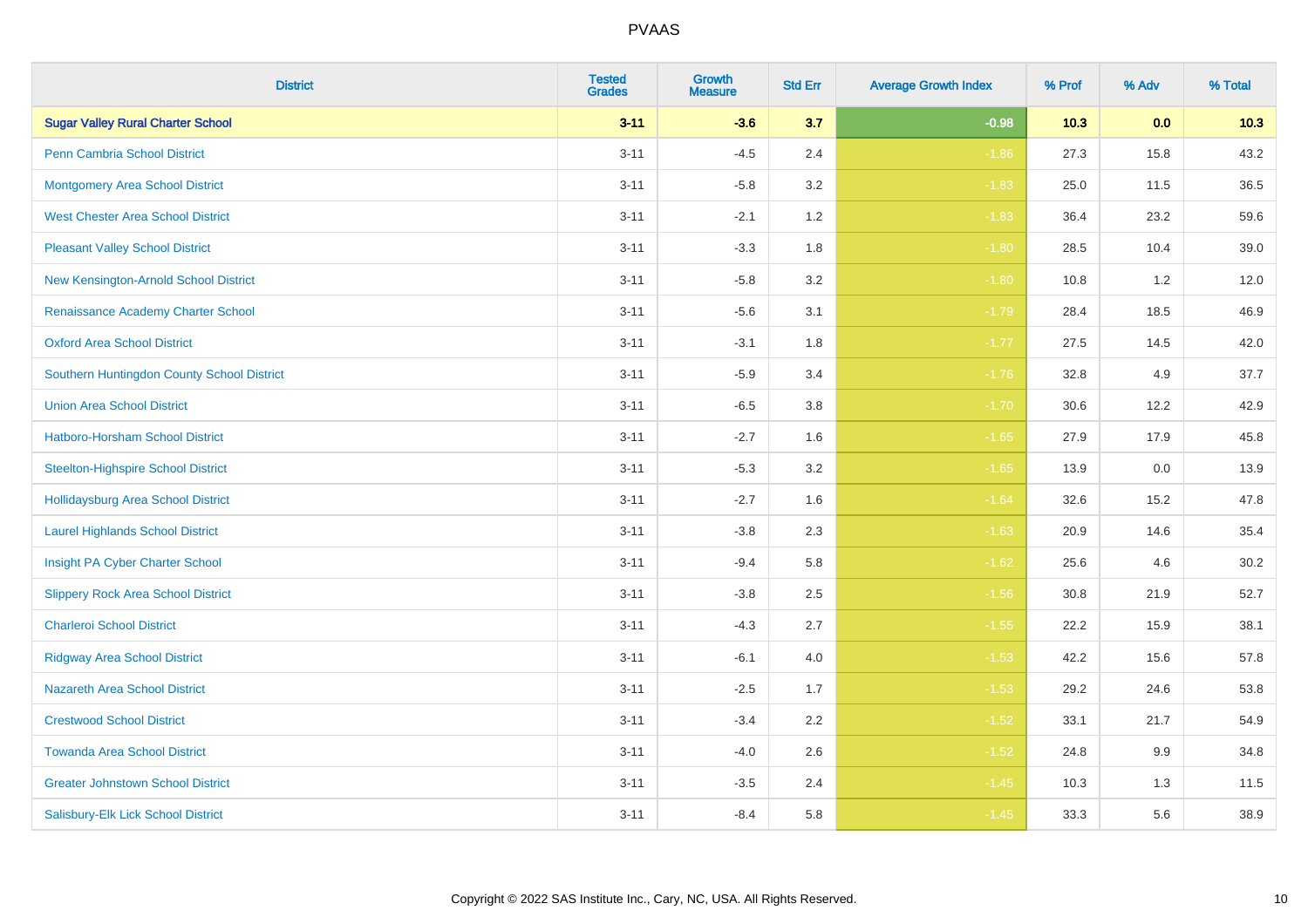| <b>District</b>                              | <b>Tested</b><br><b>Grades</b> | <b>Growth</b><br><b>Measure</b> | <b>Std Err</b> | <b>Average Growth Index</b> | % Prof | % Adv   | % Total |
|----------------------------------------------|--------------------------------|---------------------------------|----------------|-----------------------------|--------|---------|---------|
| <b>Sugar Valley Rural Charter School</b>     | $3 - 11$                       | $-3.6$                          | 3.7            | $-0.98$                     | 10.3   | 0.0     | 10.3    |
| <b>Rochester Area School District</b>        | $3 - 11$                       | $-5.7$                          | 3.9            | $-1.45$                     | 14.9   | 2.1     | 17.0    |
| <b>Middletown Area School District</b>       | $3 - 11$                       | $-3.4$                          | 2.4            | $-1.44$                     | 34.3   | 15.2    | 49.4    |
| <b>Weatherly Area School District</b>        | $3 - 11$                       | $-5.8$                          | 4.0            | $-1.44$                     | 32.1   | 8.9     | 41.1    |
| <b>Franklin Area School District</b>         | $3 - 11$                       | $-3.7$                          | 2.6            | $-1.43$                     | 30.5   | 5.9     | 36.4    |
| <b>Chester-Upland School District</b>        | $3 - 11$                       | $-3.6$                          | 2.6            | $-1.38$                     | 1.6    | 0.0     | 1.6     |
| <b>Dubois Area School District</b>           | $3 - 11$                       | $-2.8$                          | 2.0            | $-1.37$                     | 35.5   | 19.0    | 54.6    |
| <b>Southern Fulton School District</b>       | $3 - 11$                       | $-5.1$                          | 4.0            | $-1.29$                     | 21.7   | 13.0    | 34.8    |
| <b>Shenandoah Valley School District</b>     | $3 - 11$                       | $-4.5$                          | 3.5            | $-1.29$                     | 14.3   | 0.0     | 14.3    |
| <b>Springfield Township School District</b>  | $3 - 11$                       | $-3.9$                          | 3.1            | $-1.27$                     | 37.2   | 30.8    | 68.1    |
| <b>Propel Charter School-Homestead</b>       | $3 - 11$                       | $-5.0$                          | 3.9            | $-1.27$                     | 7.3    | 0.0     | 7.3     |
| <b>Cornell School District</b>               | $3 - 11$                       | $-5.5$                          | 4.6            | $-1.20$                     | 11.3   | 3.2     | 14.5    |
| <b>Susquehanna Community School District</b> | $3 - 11$                       | $-4.5$                          | $3.8\,$        | $-1.19$                     | 31.9   | 8.8     | 40.7    |
| <b>Shaler Area School District</b>           | $3 - 11$                       | $-2.1$                          | 1.8            | $-1.18$                     | 32.0   | 13.0    | 45.0    |
| Northwestern Lehigh School District          | $3 - 11$                       | $-2.4$                          | 2.1            | $-1.14$                     | 41.7   | 17.9    | 59.5    |
| <b>Shamokin Area School District</b>         | $3 - 11$                       | $-2.6$                          | 2.5            | $-1.06$                     | 19.6   | $9.8\,$ | 29.3    |
| <b>Sugar Valley Rural Charter School</b>     | $3 - 11$                       | $-3.6$                          | 3.7            | $-0.98$                     | 10.3   | 0.0     | 10.3    |
| <b>Uniontown Area School District</b>        | $3 - 11$                       | $-2.8$                          | 3.1            | $-0.91$                     | 31.7   | 7.3     | 39.0    |
| <b>Minersville Area School District</b>      | $3 - 11$                       | $-2.9$                          | 3.4            | $-0.86$                     | 27.4   | 9.7     | 37.1    |
| <b>Northgate School District</b>             | $3 - 11$                       | $-3.0$                          | 3.4            | $-0.85$                     | 35.6   | $6.8\,$ | 42.4    |
| Albert Gallatin Area School District         | $3 - 11$                       | $-1.7$                          | 2.3            | $-0.72$                     | 31.9   | 20.7    | 52.7    |
| <b>Norwin School District</b>                | $3 - 11$                       | $-1.1$                          | 1.6            | $-0.70$                     | 37.7   | 27.6    | 65.2    |
| Northern Bedford County School District      | $3 - 11$                       | $-2.3$                          | 3.3            | $-0.69$                     | 26.2   | 16.9    | 43.1    |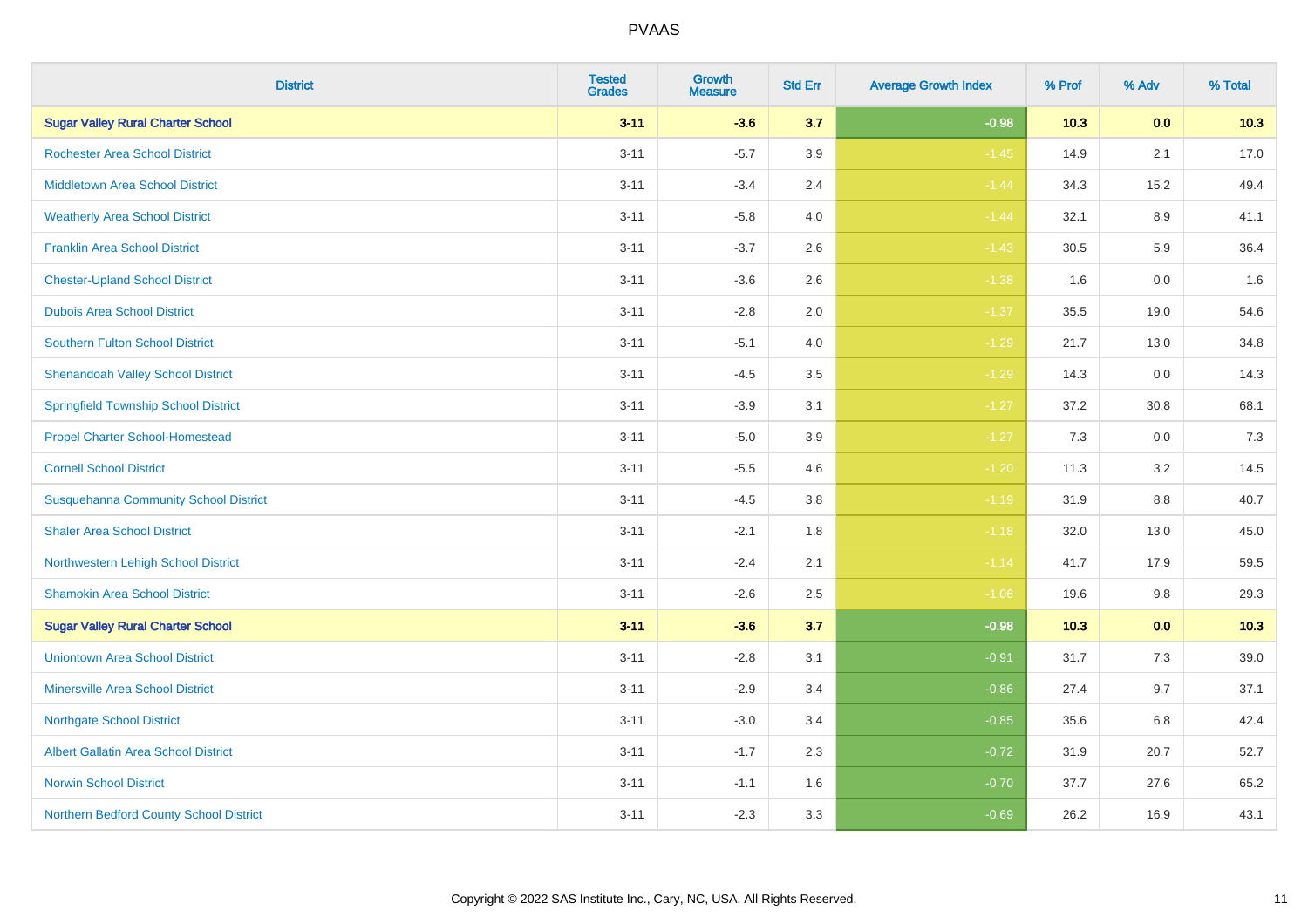| <b>District</b>                             | <b>Tested</b><br><b>Grades</b> | <b>Growth</b><br><b>Measure</b> | <b>Std Err</b> | <b>Average Growth Index</b> | % Prof | % Adv | % Total |
|---------------------------------------------|--------------------------------|---------------------------------|----------------|-----------------------------|--------|-------|---------|
| <b>Sugar Valley Rural Charter School</b>    | $3 - 11$                       | $-3.6$                          | 3.7            | $-0.98$                     | 10.3   | 0.0   | 10.3    |
| <b>New Brighton Area School District</b>    | $3 - 11$                       | $-2.1$                          | 3.2            | $-0.65$                     | 31.5   | 11.1  | 42.6    |
| Propel Charter School - Braddock Hills      | $3 - 11$                       | $-2.1$                          | 3.3            | $-0.63$                     | 4.8    | 3.2   | 8.1     |
| <b>Lebanon School District</b>              | $3 - 11$                       | $-1.2$                          | 1.9            | $-0.63$                     | 15.2   | 6.4   | 21.6    |
| <b>Carlynton School District</b>            | $3 - 11$                       | $-2.0$                          | 3.2            | $-0.62$                     | 27.9   | 5.2   | 33.1    |
| <b>Exeter Township School District</b>      | $3 - 11$                       | $-1.0$                          | 1.7            | $-0.58$                     | 27.2   | 15.6  | 42.8    |
| South Eastern School District               | $3 - 11$                       | $-1.0$                          | 1.8            | $-0.55$                     | 36.4   | 17.1  | 53.5    |
| <b>Highlands School District</b>            | $3 - 11$                       | $-1.3$                          | 2.3            | $-0.55$                     | 32.6   | 10.5  | 43.0    |
| <b>Lakeview School District</b>             | $3 - 11$                       | $-1.9$                          | 3.5            | $-0.53$                     | 41.5   | 12.3  | 53.8    |
| <b>York Academy Regional Charter School</b> | $3 - 11$                       | $-2.3$                          | 4.4            | $-0.52$                     | 23.5   | 2.0   | 25.5    |
| <b>Allegheny Valley School District</b>     | $3 - 11$                       | $-1.9$                          | 3.9            | $-0.48$                     | 31.8   | 11.4  | 43.2    |
| <b>Schuylkill Valley School District</b>    | $3 - 11$                       | $-1.0$                          | 2.2            | $-0.47$                     | 29.8   | 20.2  | 50.0    |
| <b>Chichester School District</b>           | $3 - 11$                       | $-1.8$                          | 4.2            | $-0.44$                     | 40.0   | 14.0  | 54.0    |
| <b>Farrell Area School District</b>         | $3 - 11$                       | $-1.9$                          | 4.2            | $-0.44$                     | 9.3    | 11.6  | 20.9    |
| <b>Burrell School District</b>              | $3 - 11$                       | $-1.5$                          | 3.3            | $-0.44$                     | 27.8   | 17.7  | 45.6    |
| <b>Forest Area School District</b>          | $3 - 11$                       | $-1.8$                          | 4.7            | $-0.37$                     | 18.9   | 15.1  | 34.0    |
| <b>Westmont Hilltop School District</b>     | $3 - 11$                       | $-1.0$                          | 2.8            | $-0.36$                     | 33.3   | 14.7  | 48.0    |
| <b>Pine Grove Area School District</b>      | $3 - 11$                       | $-1.1$                          | 3.0            | $-0.36$                     | 29.5   | 14.3  | 43.8    |
| <b>Everett Area School District</b>         | $3 - 11$                       | $-1.1$                          | 3.1            | $-0.34$                     | 34.2   | 13.2  | 47.4    |
| <b>Palmerton Area School District</b>       | $3 - 11$                       | $-0.9$                          | 2.7            | $-0.34$                     | 34.3   | 14.3  | 48.6    |
| <b>Clairton City School District</b>        | $3 - 11$                       | $-1.6$                          | 5.0            | $-0.32$                     | 3.8    | 0.5   | 4.4     |
| South Allegheny School District             | $3 - 11$                       | $-0.9$                          | 3.1            | $-0.30$                     | 23.8   | 2.5   | 26.2    |
| <b>Northern Lebanon School District</b>     | $3 - 11$                       | $-0.7$                          | 2.3            | $-0.29$                     | 18.8   | 6.8   | 25.6    |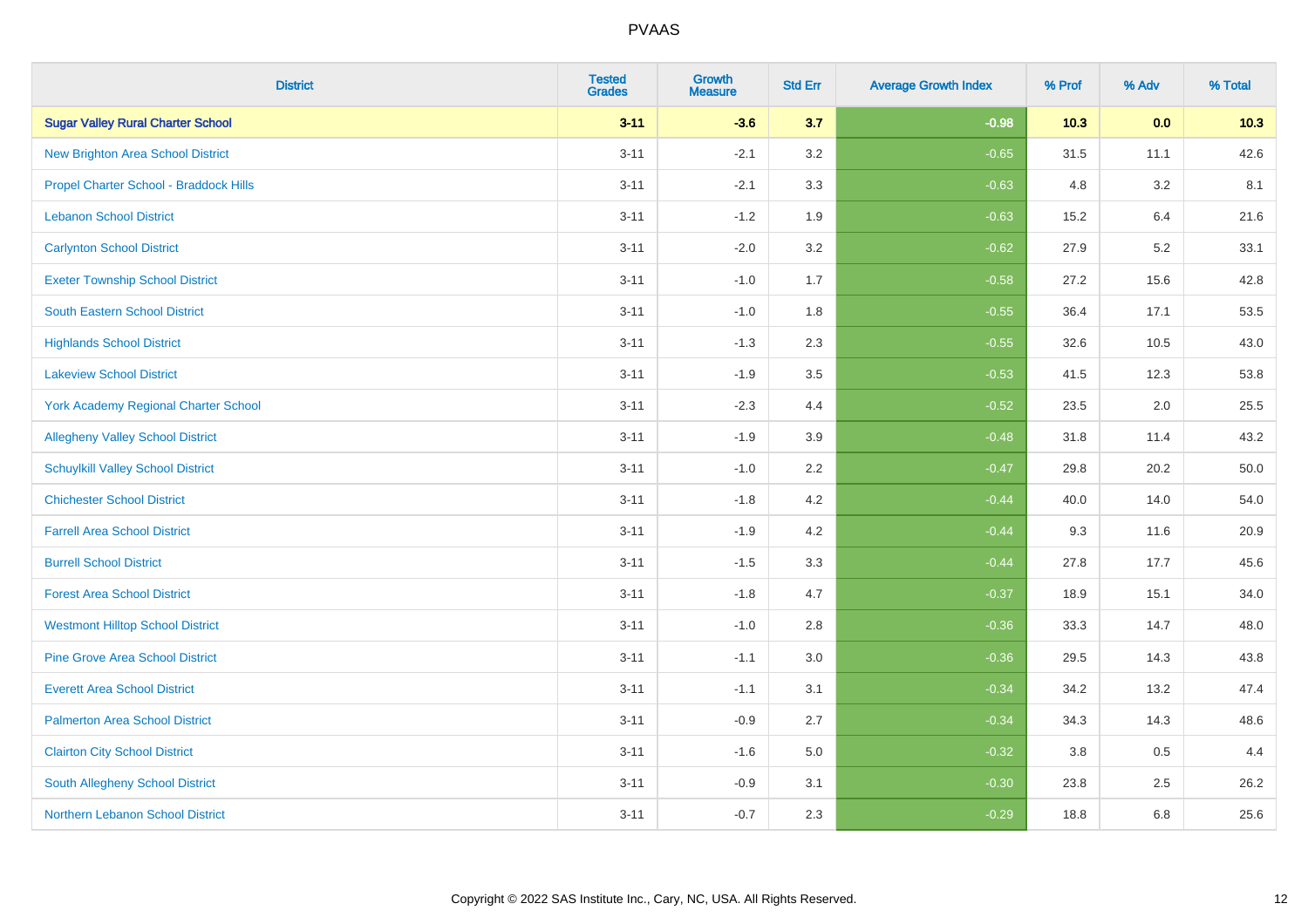| <b>District</b>                                  | <b>Tested</b><br><b>Grades</b> | <b>Growth</b><br><b>Measure</b> | <b>Std Err</b> | <b>Average Growth Index</b> | % Prof | % Adv   | % Total |
|--------------------------------------------------|--------------------------------|---------------------------------|----------------|-----------------------------|--------|---------|---------|
| <b>Sugar Valley Rural Charter School</b>         | $3 - 11$                       | $-3.6$                          | 3.7            | $-0.98$                     | 10.3   | 0.0     | 10.3    |
| <b>Blacklick Valley School District</b>          | $3 - 11$                       | $-0.9$                          | 3.9            | $-0.23$                     | 7.7    | 7.7     | 15.4    |
| <b>Claysburg-Kimmel School District</b>          | $3 - 11$                       | $-1.2$                          | 5.2            | $-0.22$                     | 5.0    | 0.0     | $5.0$   |
| Jeannette City School District                   | $3 - 11$                       | $-0.7$                          | 3.4            | $-0.20$                     | 26.8   | 4.1     | 30.9    |
| South Side Area School District                  | $3 - 11$                       | $-0.6$                          | 3.1            | $-0.19$                     | 24.0   | 28.0    | 52.0    |
| <b>Central Greene School District</b>            | $3 - 11$                       | $-0.4$                          | 2.5            | $-0.15$                     | 27.8   | 14.8    | 42.6    |
| <b>Greencastle-Antrim School District</b>        | $3 - 11$                       | $-0.3$                          | 2.0            | $-0.14$                     | 30.9   | 22.2    | 53.1    |
| <b>Otto-Eldred School District</b>               | $3 - 11$                       | $-0.5$                          | 3.5            | $-0.13$                     | 35.8   | 10.5    | 46.3    |
| <b>Fairfield Area School District</b>            | $3 - 11$                       | $-0.5$                          | 3.6            | $-0.13$                     | 43.9   | 6.1     | 50.0    |
| <b>Wilson Area School District</b>               | $3 - 11$                       | $-0.3$                          | 2.4            | $-0.12$                     | 35.4   | 14.6    | 50.0    |
| <b>Harrisburg City School District</b>           | $3 - 11$                       | $-0.2$                          | 2.0            | $-0.11$                     | 6.0    | 2.0     | 8.0     |
| <b>Brockway Area School District</b>             | $3 - 11$                       | $-0.4$                          | 3.5            | $-0.11$                     | 41.2   | 13.8    | 55.0    |
| Northern Cambria School District                 | $3 - 11$                       | $-0.3$                          | 3.4            | $-0.09$                     | 26.5   | $1.2\,$ | 27.7    |
| <b>Warren County School District</b>             | $3 - 11$                       | $-0.1$                          | 1.6            | $-0.06$                     | 26.7   | 9.7     | 36.4    |
| Southern Tioga School District                   | $3 - 11$                       | $-0.1$                          | 2.8            | $-0.03$                     | 26.3   | 10.3    | 36.6    |
| Penn Hills School District                       | $3 - 11$                       | 0.0                             | 2.4            | 0.02                        | 18.4   | 7.1     | 25.6    |
| Community Academy Of Philadelphia Charter School | $3 - 11$                       | 0.1                             | 2.6            | 0.06                        | 9.7    | 2.6     | 12.4    |
| <b>Tidioute Community Charter School</b>         | $3 - 11$                       | 0.8                             | 4.4            | 0.19                        | 18.1   | 6.9     | 25.0    |
| <b>Hamburg Area School District</b>              | $3 - 11$                       | 0.6                             | 2.4            | 0.25                        | 28.0   | 15.5    | 43.6    |
| <b>Shippensburg Area School District</b>         | $3 - 11$                       | 0.5                             | 1.8            | 0.26                        | 23.5   | 22.8    | 46.3    |
| <b>Jersey Shore Area School District</b>         | $3 - 11$                       | 0.7                             | 2.5            | 0.27                        | 39.3   | 13.6    | 52.9    |
| <b>New Foundations Charter School</b>            | $3 - 11$                       | 0.6                             | 2.2            | 0.29                        | 22.4   | 4.0     | 26.4    |
| <b>Hopewell Area School District</b>             | $3 - 11$                       | 0.8                             | 2.6            | 0.31                        | 34.5   | 12.4    | 46.9    |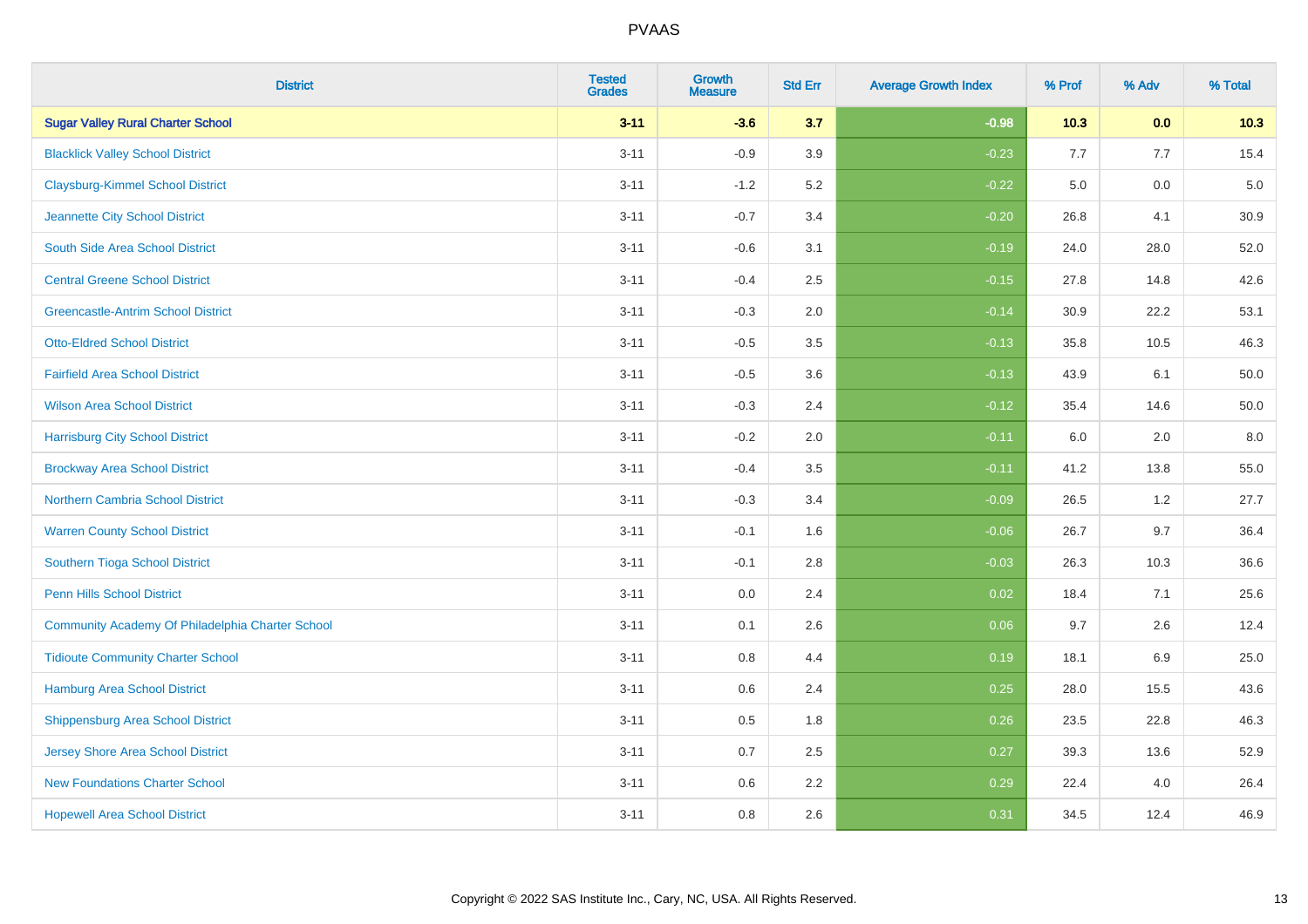| <b>District</b>                                | <b>Tested</b><br><b>Grades</b> | <b>Growth</b><br><b>Measure</b> | <b>Std Err</b> | <b>Average Growth Index</b> | % Prof | % Adv | % Total |
|------------------------------------------------|--------------------------------|---------------------------------|----------------|-----------------------------|--------|-------|---------|
| <b>Sugar Valley Rural Charter School</b>       | $3 - 11$                       | $-3.6$                          | 3.7            | $-0.98$                     | 10.3   | 0.0   | 10.3    |
| <b>North Star School District</b>              | $3 - 11$                       | 1.1                             | 3.3            | 0.34                        | 26.2   | 20.0  | 46.2    |
| <b>Wattsburg Area School District</b>          | $3 - 11$                       | 1.0                             | 2.7            | 0.36                        | 20.4   | 12.4  | 32.7    |
| <b>Upper Adams School District</b>             | $3 - 11$                       | 0.9                             | 2.5            | 0.37                        | 33.0   | 17.0  | 50.0    |
| Pennsylvania Cyber Charter School              | $3 - 11$                       | 0.6                             | 1.5            | 0.37                        | 20.8   | 8.1   | 28.9    |
| <b>Reach Cyber Charter School</b>              | $3 - 11$                       | 1.4                             | 3.6            | 0.40                        | 32.9   | 15.2  | 48.1    |
| <b>Austin Area School District</b>             | $3 - 11$                       | 2.6                             | 6.0            | 0.43                        | 25.0   | 18.8  | 43.8    |
| <b>Brentwood Borough School District</b>       | $3 - 11$                       | 1.3                             | 3.0            | 0.44                        | 20.2   | 16.0  | 36.2    |
| <b>Juniata Valley School District</b>          | $3 - 11$                       | 1.6                             | 3.2            | 0.51                        | 23.1   | 9.4   | 32.5    |
| Shenango Area School District                  | $3 - 11$                       | 1.7                             | 3.2            | 0.52                        | 41.4   | 13.8  | 55.3    |
| <b>Seneca Valley School District</b>           | $3 - 11$                       | 0.8                             | 1.4            | 0.54                        | 40.6   | 25.2  | 65.8    |
| <b>Oley Valley School District</b>             | $3 - 11$                       | 1.4                             | 2.4            | 0.56                        | 37.4   | 23.9  | 61.4    |
| <b>Upper Moreland Township School District</b> | $3 - 11$                       | 1.1                             | 2.0            | 0.56                        | 24.8   | 26.6  | 51.3    |
| <b>Bensalem Township School District</b>       | $3 - 11$                       | 1.0                             | 1.6            | 0.63                        | 24.3   | 10.7  | 34.9    |
| <b>Springfield School District</b>             | $3 - 11$                       | 1.2                             | 1.7            | $\boxed{0.69}$              | 31.8   | 25.2  | 56.9    |
| <b>Williams Valley School District</b>         | $3 - 11$                       | 2.6                             | 3.7            | 0.69                        | 17.0   | 5.1   | 22.0    |
| <b>Mercer Area School District</b>             | $3 - 11$                       | $2.2\,$                         | 3.1            | 0.70                        | 24.4   | 11.8  | 36.2    |
| <b>Forest Hills School District</b>            | $3 - 11$                       | 1.8                             | 2.5            | 0.71                        | 28.8   | 10.3  | 39.1    |
| <b>Tunkhannock Area School District</b>        | $3 - 11$                       | 1.4                             | 2.0            | 0.71                        | 29.8   | 18.1  | 47.9    |
| <b>School Lane Charter School</b>              | $3 - 11$                       | 2.6                             | 3.6            | 0.72                        | 23.1   | 18.7  | 41.8    |
| <b>Lewisburg Area School District</b>          | $3 - 11$                       | 1.7                             | 2.4            | 0.72                        | 35.9   | 35.9  | 71.8    |
| <b>Penn-Delco School District</b>              | $3 - 11$                       | 1.3                             | 1.8            | 0.75                        | 26.5   | 12.6  | 39.1    |
| <b>Moon Area School District</b>               | $3 - 11$                       | 1.5                             | 1.8            | 0.86                        | 34.5   | 25.5  | 60.0    |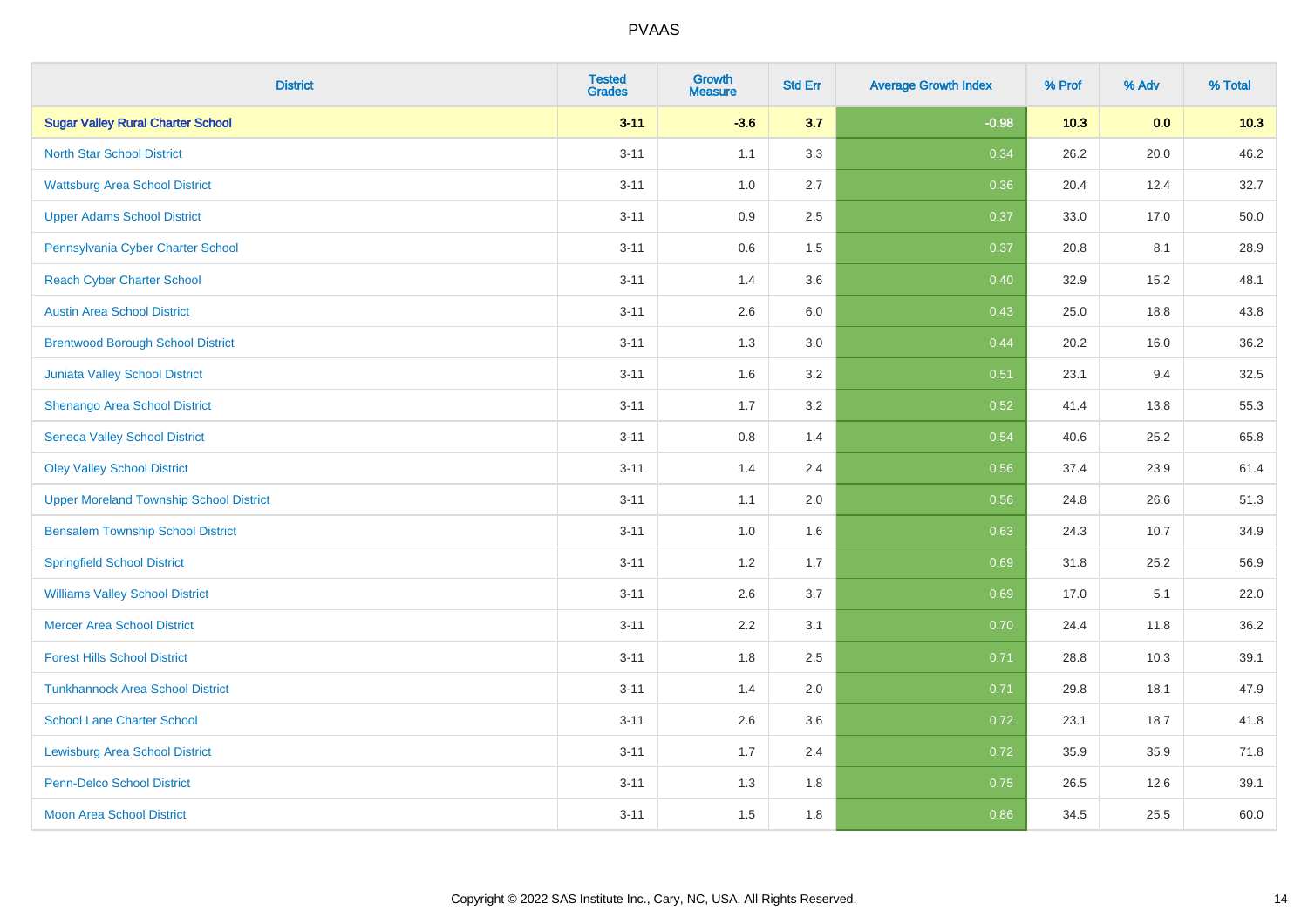| <b>District</b>                           | <b>Tested</b><br><b>Grades</b> | <b>Growth</b><br><b>Measure</b> | <b>Std Err</b> | <b>Average Growth Index</b> | % Prof | % Adv | % Total |
|-------------------------------------------|--------------------------------|---------------------------------|----------------|-----------------------------|--------|-------|---------|
| <b>Sugar Valley Rural Charter School</b>  | $3 - 11$                       | $-3.6$                          | 3.7            | $-0.98$                     | 10.3   | 0.0   | 10.3    |
| <b>Blackhawk School District</b>          | $3 - 11$                       | 2.0                             | 2.3            | 0.87                        | 34.6   | 20.7  | 55.3    |
| Aspira Bilingual Cyber Charter School     | $3 - 11$                       | 5.1                             | 5.8            | 0.87                        | 4.8    | 0.0   | 4.8     |
| Hope For Hyndman Charter School           | $3 - 11$                       | 5.1                             | 5.8            | 0.88                        | 14.3   | 7.1   | 21.4    |
| <b>Clarion Area School District</b>       | $3 - 11$                       | 3.2                             | 3.7            | 0.88                        | 31.7   | 13.3  | 45.0    |
| West Jefferson Hills School District      | $3 - 11$                       | 1.9                             | 1.9            | 0.99                        | 34.8   | 27.3  | 62.1    |
| <b>Galeton Area School District</b>       | $3 - 11$                       | 5.4                             | 5.4            | 1.01                        | 33.3   | 22.2  | 55.6    |
| <b>Sharpsville Area School District</b>   | $3 - 11$                       | 3.8                             | 3.7            | 1.04                        | 41.1   | 23.2  | 64.3    |
| <b>Bermudian Springs School District</b>  | $3 - 11$                       | 2.5                             | 2.4            | 1.05                        | 31.8   | 23.5  | 55.3    |
| <b>Haverford Township School District</b> | $3 - 11$                       | 1.4                             | 1.4            | 1.05                        | 36.7   | 26.3  | 63.0    |
| <b>Athens Area School District</b>        | $3 - 11$                       | 2.6                             | 2.3            | 1.11                        | 34.9   | 12.3  | 47.3    |
| <b>Esperanza Cyber Charter School</b>     | $3 - 11$                       | 7.1                             | 6.1            | $1.15$                      | 8.8    | 2.9   | 11.8    |
| <b>Solanco School District</b>            | $3 - 11$                       | 2.2                             | 1.8            | 1.18                        | 27.2   | 15.0  | 42.3    |
| Johnsonburg Area School District          | $3 - 11$                       | $5.0\,$                         | 3.9            | 1.27                        | 35.5   | 11.8  | 47.4    |
| Pennsylvania Virtual Charter School       | $3 - 11$                       | 4.4                             | 3.4            | 1.31                        | 29.8   | 21.2  | 51.0    |
| <b>Ringgold School District</b>           | $3 - 11$                       | 2.9                             | 2.2            | 1.32                        | 23.8   | 13.3  | 37.1    |
| <b>Keystone School District</b>           | $3 - 11$                       | 7.8                             | 5.7            | 1.37                        | 35.0   | 45.0  | 80.0    |
| Philipsburg-Osceola Area School District  | $3 - 11$                       | 4.1                             | 3.0            | 1.37                        | 22.5   | 16.2  | 38.8    |
| <b>Western Wayne School District</b>      | $3 - 11$                       | 3.6                             | 2.6            | 1.39                        | 30.8   | 16.2  | 47.0    |
| <b>Midd-West School District</b>          | $3 - 11$                       | 3.6                             | 2.6            | 1.42                        | 28.6   | 25.0  | 53.6    |
| <b>Conestoga Valley School District</b>   | $3 - 11$                       | 2.4                             | 1.7            | 1.43                        | 35.0   | 23.5  | 58.5    |
| <b>Gateway School District</b>            | $3 - 11$                       | 3.1                             | 2.0            | 1.55                        | 35.7   | 18.5  | 54.2    |
| <b>Fort Leboeuf School District</b>       | $3 - 11$                       | 3.5                             | 2.2            | 1.58                        | 32.0   | 16.8  | 48.8    |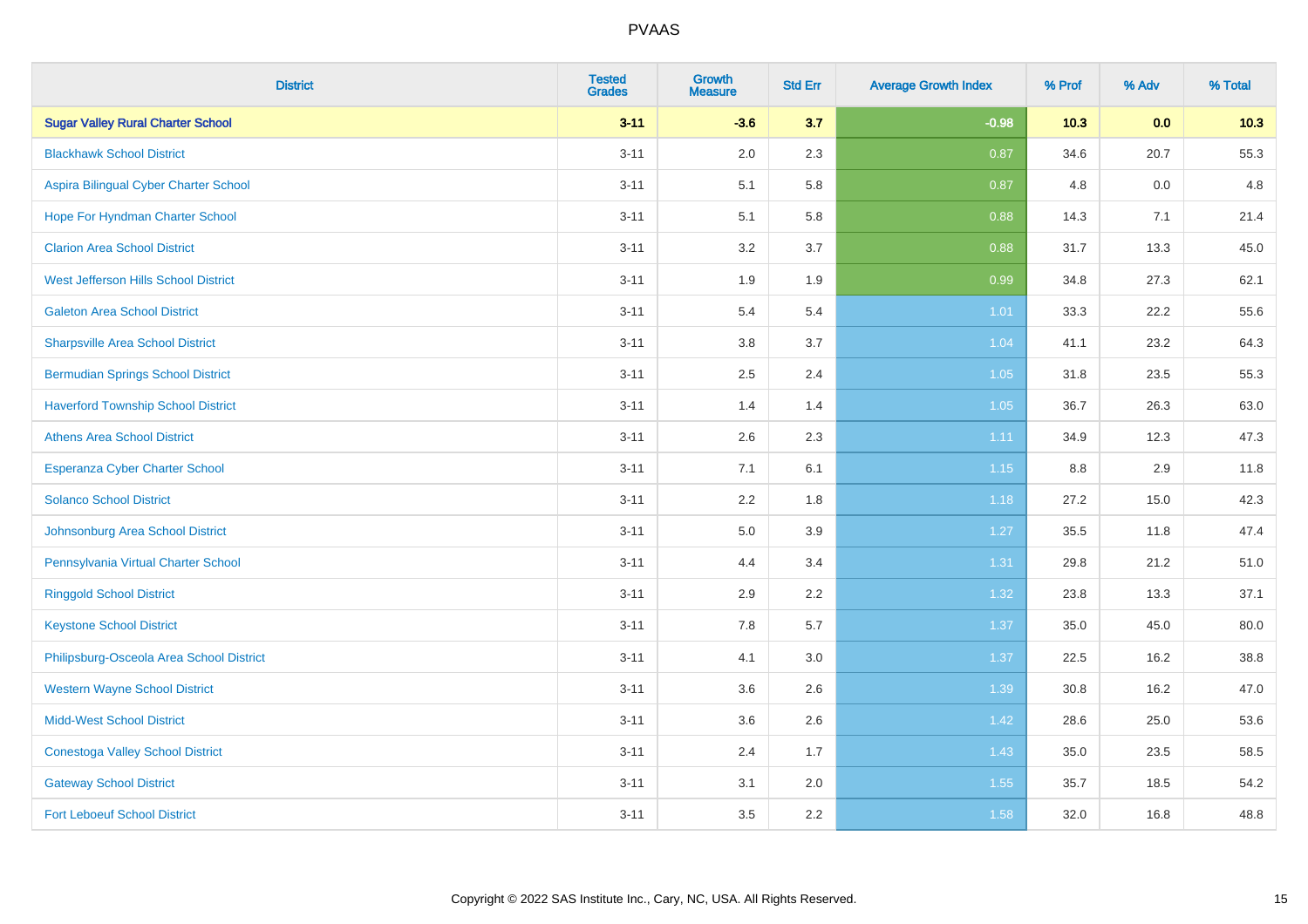| <b>District</b>                                | <b>Tested</b><br><b>Grades</b> | <b>Growth</b><br><b>Measure</b> | <b>Std Err</b> | <b>Average Growth Index</b> | % Prof | % Adv | % Total |
|------------------------------------------------|--------------------------------|---------------------------------|----------------|-----------------------------|--------|-------|---------|
| <b>Sugar Valley Rural Charter School</b>       | $3 - 11$                       | $-3.6$                          | 3.7            | $-0.98$                     | 10.3   | 0.0   | 10.3    |
| <b>Salisbury Township School District</b>      | $3 - 11$                       | 5.8                             | 3.6            | 1.62                        | 24.4   | 12.6  | 37.0    |
| <b>Halifax Area School District</b>            | $3 - 11$                       | 5.8                             | 3.5            | 1.64                        | 32.1   | 18.9  | 50.9    |
| <b>Penn-Trafford School District</b>           | $3 - 11$                       | 2.9                             | 1.8            | 1.68                        | 46.3   | 26.2  | 72.5    |
| <b>Port Allegany School District</b>           | $3 - 11$                       | 6.5                             | 3.7            | 1.74                        | 26.4   | 11.3  | 37.7    |
| Mt Lebanon School District                     | $3 - 11$                       | 2.4                             | 1.3            | 1.79                        | 39.3   | 37.4  | 76.8    |
| Leechburg Area School District                 | $3 - 11$                       | 7.0                             | 3.9            | 1.79                        | 37.7   | 4.9   | 42.6    |
| <b>Sayre Area School District</b>              | $3 - 11$                       | 5.8                             | 3.2            | 1.81                        | 30.3   | 21.0  | 51.3    |
| Perkiomen Valley School District               | $3 - 11$                       | 2.7                             | 1.5            | 1.83                        | 35.0   | 25.3  | 60.3    |
| <b>United School District</b>                  | $3 - 11$                       | 6.3                             | 3.3            | 1.89                        | 38.8   | 16.3  | 55.0    |
| Eastern Lebanon County School District         | $3 - 11$                       | 4.0                             | 2.1            | 1.89                        | 23.5   | 11.5  | 35.0    |
| <b>Spring Grove Area School District</b>       | $3 - 11$                       | 3.9                             | 2.0            | 1.90                        | 30.0   | 23.0  | 53.0    |
| South Middleton School District                | $3 - 11$                       | 4.4                             | 2.2            | 1.95                        | 31.1   | 16.4  | 47.5    |
| <b>Keystone Central School District</b>        | $3 - 11$                       | 3.6                             | 1.8            | 2.04                        | 27.1   | 14.6  | 41.8    |
| Northampton Area School District               | $3 - 11$                       | 3.2                             | 1.5            | 2.05                        | 29.8   | 17.9  | 47.7    |
| Northeastern York School District              | $3 - 11$                       | $3.8\,$                         | 1.8            | 2.11                        | 32.7   | 21.0  | 53.7    |
| <b>Muncy School District</b>                   | $3 - 11$                       | 6.9                             | 3.3            | 2.12                        | 37.6   | 18.8  | 56.4    |
| <b>Brookville Area School District</b>         | $3 - 11$                       | 6.8                             | 3.1            | 2.19                        | 46.1   | 14.6  | 60.7    |
| <b>Mastery Charter School - Hardy Williams</b> | $3 - 11$                       | $6.6\,$                         | 3.0            | 2.21                        | 24.7   | 1.2   | 25.9    |
| <b>Blue Ridge School District</b>              | $3 - 11$                       | 8.3                             | 3.7            | 2.24                        | 29.6   | 9.3   | 38.9    |
| East Pennsboro Area School District            | $3 - 11$                       | 4.8                             | 2.1            | 2.26                        | 36.8   | 16.9  | 53.7    |
| <b>Brandywine Heights Area School District</b> | $3 - 11$                       | 5.8                             | 2.6            | 2.27                        | 27.7   | 28.6  | 56.2    |
| Huntingdon Area School District                | $3 - 11$                       | 5.8                             | 2.6            | 2.28                        | 27.8   | 17.4  | 45.2    |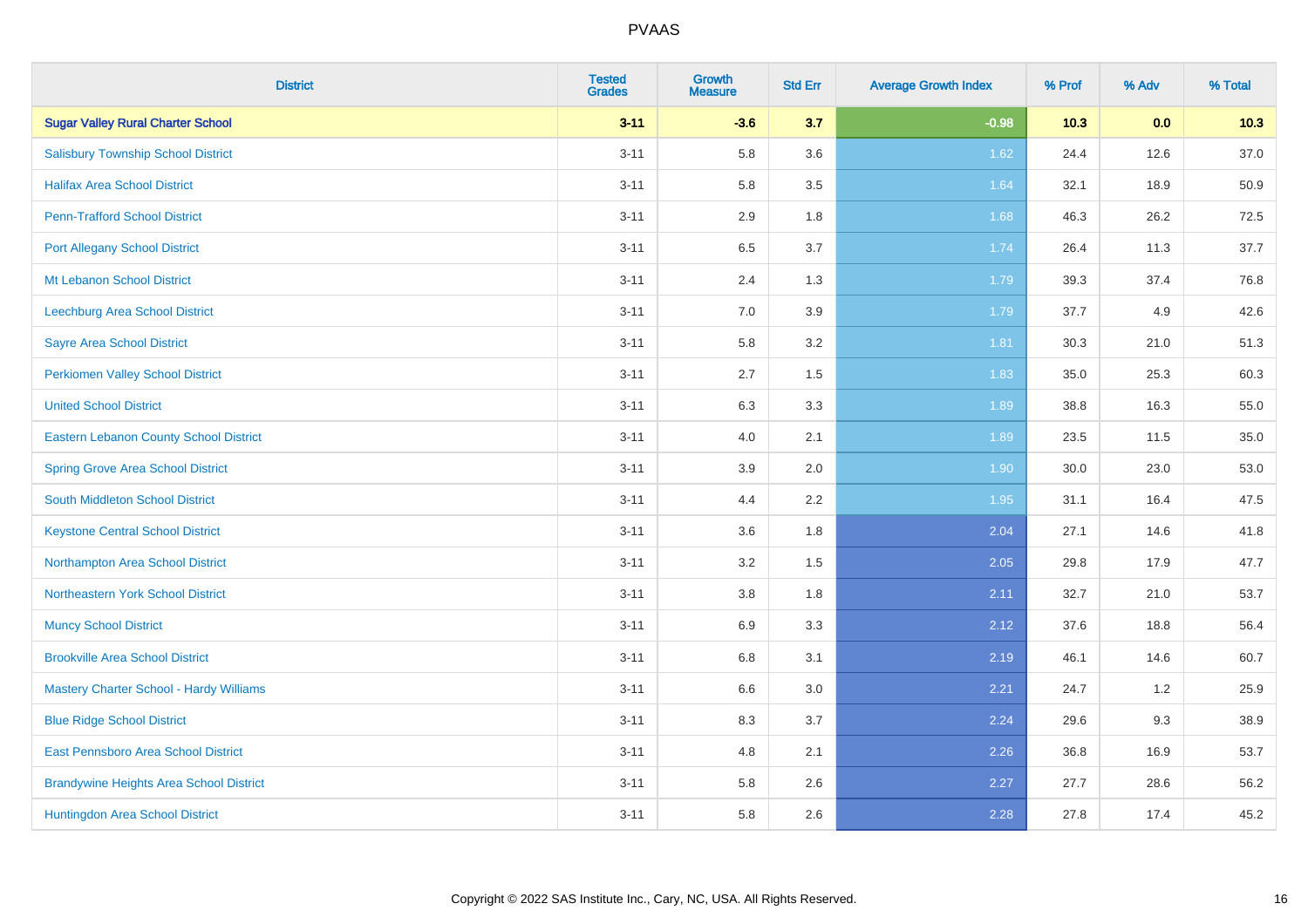| <b>District</b>                           | <b>Tested</b><br><b>Grades</b> | <b>Growth</b><br><b>Measure</b> | <b>Std Err</b> | <b>Average Growth Index</b> | % Prof | % Adv | % Total |
|-------------------------------------------|--------------------------------|---------------------------------|----------------|-----------------------------|--------|-------|---------|
| <b>Sugar Valley Rural Charter School</b>  | $3 - 11$                       | $-3.6$                          | 3.7            | $-0.98$                     | 10.3   | 0.0   | 10.3    |
| <b>Red Lion Area School District</b>      | $3 - 11$                       | 4.5                             | 1.9            | 2.31                        | 32.3   | 21.5  | 53.8    |
| <b>Bentworth School District</b>          | $3 - 11$                       | 7.0                             | 3.0            | 2.36                        | 26.6   | 17.0  | 43.6    |
| <b>Homer-Center School District</b>       | $3 - 11$                       | 8.8                             | 3.5            | 2.53                        | 38.0   | 17.7  | 55.8    |
| <b>Palisades School District</b>          | $3 - 11$                       | 7.7                             | 2.9            | 2.66                        | 27.8   | 20.3  | 48.1    |
| <b>Bedford Area School District</b>       | $3 - 11$                       | 6.4                             | 2.4            | 2.68                        | 31.0   | 20.6  | 51.6    |
| Saint Marys Area School District          | $3 - 11$                       | 6.0                             | 2.2            | 2.69                        | 35.4   | 18.3  | 53.7    |
| <b>Crawford Central School District</b>   | $3 - 11$                       | 5.7                             | 2.1            | 2.71                        | 26.4   | 15.8  | 42.1    |
| <b>Great Valley School District</b>       | $3 - 11$                       | 5.4                             | 2.0            | 2.77                        | 33.8   | 33.5  | 67.3    |
| <b>Canton Area School District</b>        | $3 - 11$                       | 8.4                             | 2.9            | 2.92                        | 13.8   | 23.0  | 36.8    |
| <b>Bald Eagle Area School District</b>    | $3 - 11$                       | 7.6                             | 2.5            | 3.00                        | 31.6   | 15.6  | 47.3    |
| <b>Line Mountain School District</b>      | $3 - 11$                       | 11.7                            | 3.9            | 3.01                        | 40.4   | 42.3  | 82.7    |
| <b>Lower Dauphin School District</b>      | $3 - 11$                       | 5.3                             | 1.8            | 3.03                        | 30.6   | 26.8  | 57.5    |
| <b>Upper Perkiomen School District</b>    | $3 - 11$                       | 5.7                             | 1.9            | 3.04                        | 25.4   | 19.9  | 45.4    |
| <b>Greenwood School District</b>          | $3 - 11$                       | 11.3                            | 3.6            | 3.14                        | 31.2   | 32.8  | 63.9    |
| <b>Avon Grove Charter School</b>          | $3 - 11$                       | 9.8                             | 3.1            | 3.18                        | 32.4   | 26.0  | 58.4    |
| <b>Penncrest School District</b>          | $3 - 11$                       | 6.0                             | 1.9            | 3.24                        | 31.1   | 16.9  | 48.0    |
| <b>Upper Dauphin Area School District</b> | $3 - 11$                       | 16.5                            | 5.1            | 3.26                        | 37.5   | 26.8  | 64.3    |
| <b>Steel Valley School District</b>       | $3 - 11$                       | 11.1                            | 3.3            | 3.33                        | 34.8   | 10.1  | 44.9    |
| South Fayette Township School District    | $3 - 11$                       | 6.0                             | 1.8            | 3.33                        | 32.2   | 38.3  | 70.5    |
| <b>Bellefonte Area School District</b>    | $3 - 11$                       | 6.7                             | 2.0            | 3.34                        | 28.8   | 21.5  | 50.2    |
| <b>Conrad Weiser Area School District</b> | $3 - 11$                       | 7.1                             | 2.1            | 3.34                        | 28.2   | 14.4  | 42.6    |
| <b>Wilmington Area School District</b>    | $3 - 11$                       | 11.1                            | 3.3            | 3.37                        | 29.8   | 26.2  | 56.0    |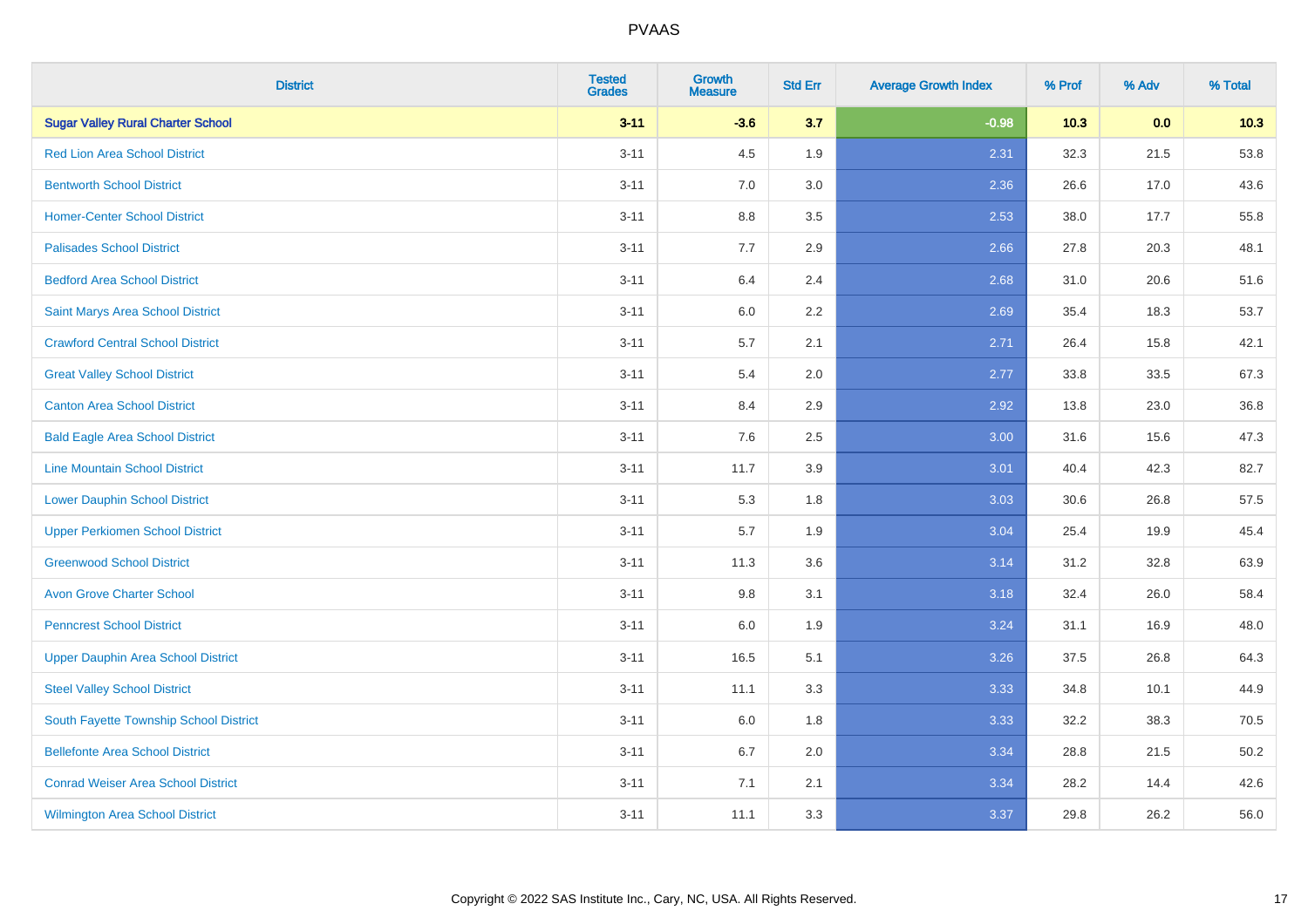| <b>District</b>                                | <b>Tested</b><br><b>Grades</b> | <b>Growth</b><br><b>Measure</b> | <b>Std Err</b> | <b>Average Growth Index</b> | % Prof | % Adv | % Total |
|------------------------------------------------|--------------------------------|---------------------------------|----------------|-----------------------------|--------|-------|---------|
| <b>Sugar Valley Rural Charter School</b>       | $3 - 11$                       | $-3.6$                          | 3.7            | $-0.98$                     | 10.3   | 0.0   | 10.3    |
| <b>Fairview School District</b>                | $3 - 11$                       | 8.3                             | 2.4            | 3.43                        | 41.9   | 34.9  | 76.7    |
| <b>North Pocono School District</b>            | $3 - 11$                       | 13.1                            | 3.7            | 3.54                        | 31.4   | 33.3  | 64.7    |
| <b>York Suburban School District</b>           | $3 - 11$                       | 7.4                             | 2.1            | 3.55                        | 24.9   | 31.2  | 56.1    |
| Oil City Area School District                  | $3 - 11$                       | 8.6                             | 2.4            | 3.56                        | 29.1   | 13.1  | 42.2    |
| <b>Reading School District</b>                 | $3 - 11$                       | 4.3                             | 1.2            | 3.71                        | 16.8   | 6.0   | 22.8    |
| <b>Spring Cove School District</b>             | $3 - 11$                       | 9.1                             | 2.4            | 3.77                        | 31.8   | 25.4  | 57.1    |
| <b>Hampton Township School District</b>        | $3 - 11$                       | 7.4                             | 2.0            | 3.79                        | 37.9   | 39.2  | 77.0    |
| <b>Hazleton Area School District</b>           | $3 - 11$                       | 6.0                             | 1.6            | 3.85                        | 20.5   | 9.0   | 29.5    |
| <b>Warrior Run School District</b>             | $3 - 11$                       | 10.5                            | 2.7            | 3.86                        | 34.1   | 16.8  | 50.9    |
| <b>Dallas School District</b>                  | $3 - 11$                       | 8.1                             | 2.1            | 3.87                        | 32.4   | 22.4  | 54.8    |
| <b>Phoenixville Area School District</b>       | $3 - 11$                       | 7.3                             | 1.8            | 3.96                        | 32.3   | 27.6  | 59.8    |
| <b>Abington Heights School District</b>        | $3 - 11$                       | $6.7\,$                         | 1.7            | 4.00                        | 33.8   | 31.7  | 65.5    |
| Downingtown Area School District               | $3 - 11$                       | 4.4                             | 1.1            | 4.06                        | 30.1   | 32.0  | 62.2    |
| <b>Ephrata Area School District</b>            | $3 - 11$                       | 6.8                             | 1.7            | 4.08                        | 31.6   | 17.1  | 48.8    |
| <b>Valley View School District</b>             | $3 - 11$                       | 9.3                             | 2.2            | 4.18                        | 26.6   | 23.1  | 49.7    |
| <b>Laurel School District</b>                  | $3 - 11$                       | 13.0                            | 3.1            | 4.19                        | 30.3   | 15.7  | 46.1    |
| Pennsylvania Leadership Charter School         | $3 - 11$                       | 8.0                             | 1.9            | 4.22                        | 33.1   | 27.8  | 60.9    |
| <b>Wallenpaupack Area School District</b>      | $3 - 11$                       | $8.8\,$                         | 2.1            | 4.28                        | 28.5   | 18.9  | 47.4    |
| <b>Coudersport Area School District</b>        | $3 - 11$                       | 14.8                            | 3.4            | 4.33                        | 34.7   | 28.0  | 62.7    |
| <b>Lower Moreland Township School District</b> | $3 - 11$                       | 8.7                             | 2.0            | 4.35                        | 38.2   | 33.2  | 71.4    |
| <b>Pennsbury School District</b>               | $3 - 11$                       | 5.6                             | 1.3            | 4.38                        | 37.7   | 27.7  | 65.4    |
| Northern York County School District           | $3 - 11$                       | 8.4                             | 1.8            | 4.63                        | 24.3   | 23.1  | 47.4    |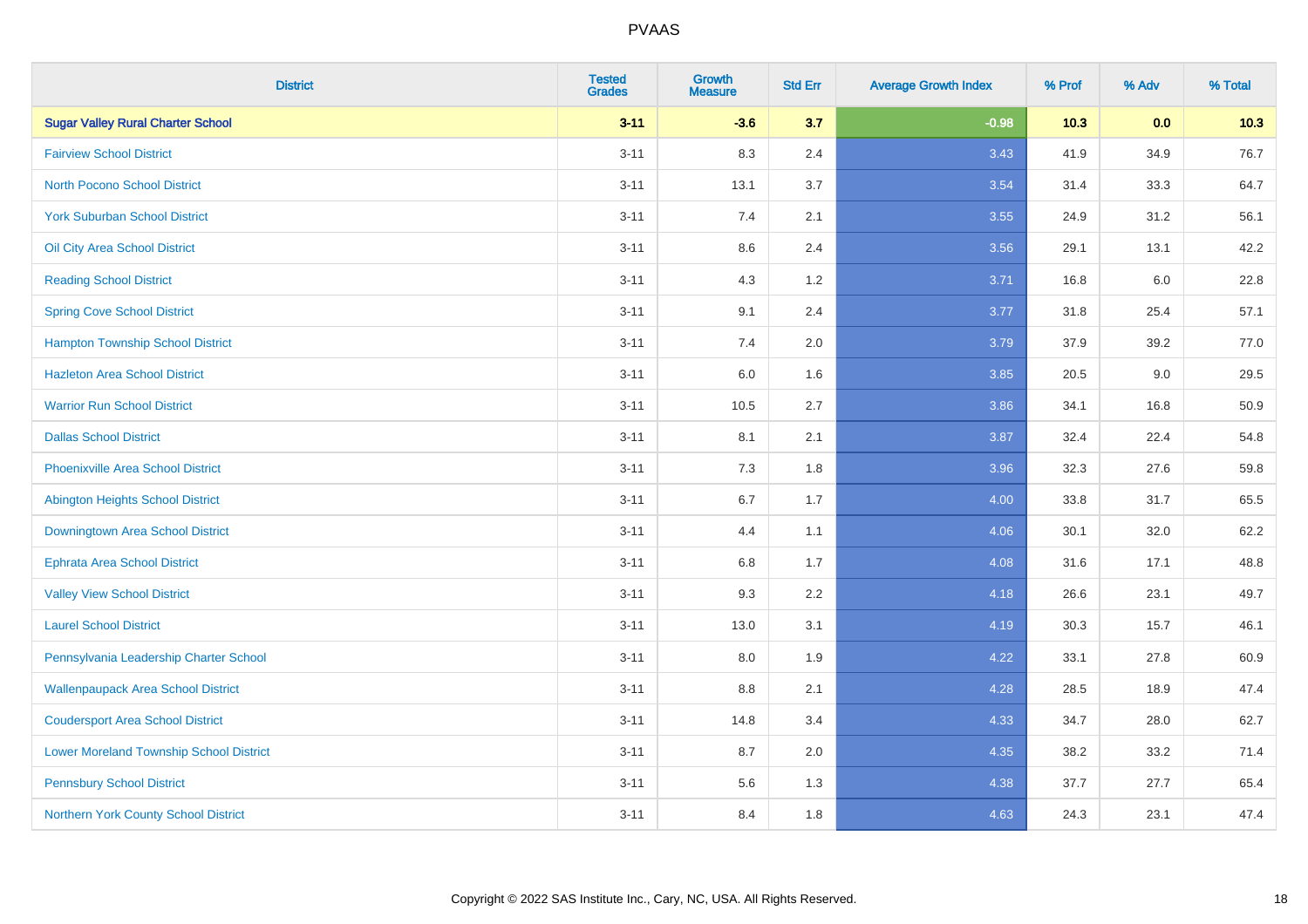| <b>District</b>                              | <b>Tested</b><br><b>Grades</b> | <b>Growth</b><br><b>Measure</b> | <b>Std Err</b> | <b>Average Growth Index</b> | % Prof | % Adv | % Total |
|----------------------------------------------|--------------------------------|---------------------------------|----------------|-----------------------------|--------|-------|---------|
| <b>Sugar Valley Rural Charter School</b>     | $3 - 11$                       | $-3.6$                          | 3.7            | $-0.98$                     | $10.3$ | 0.0   | 10.3    |
| <b>Stroudsburg Area School District</b>      | $3 - 11$                       | 7.5                             | 1.6            | 4.70                        | 30.4   | 18.3  | 48.7    |
| <b>West Perry School District</b>            | $3 - 11$                       | 11.0                            | 2.3            | 4.76                        | 26.9   | 20.5  | 47.4    |
| <b>Lakeland School District</b>              | $3 - 11$                       | 13.3                            | 2.8            | 4.80                        | 22.2   | 21.2  | 43.4    |
| <b>Penn Manor School District</b>            | $3 - 11$                       | 7.1                             | 1.5            | 4.82                        | 26.7   | 20.5  | 47.2    |
| <b>Iroquois School District</b>              | $3 - 11$                       | 13.6                            | 2.8            | 4.83                        | 33.3   | 16.0  | 49.4    |
| <b>Lehighton Area School District</b>        | $3 - 11$                       | 11.4                            | 2.4            | 4.84                        | 30.5   | 24.9  | 55.3    |
| <b>Belle Vernon Area School District</b>     | $3 - 11$                       | 11.1                            | 2.3            | 4.88                        | 31.6   | 25.4  | 57.1    |
| <b>Quaker Valley School District</b>         | $3 - 11$                       | 12.2                            | 2.5            | 4.90                        | 39.5   | 26.4  | 65.9    |
| <b>Berlin Brothersvalley School District</b> | $3 - 11$                       | 19.6                            | 4.0            | 4.93                        | 28.3   | 41.3  | 69.6    |
| <b>West Branch Area School District</b>      | $3 - 11$                       | 17.0                            | 3.3            | 5.20                        | 47.1   | 19.1  | 66.2    |
| <b>Cornwall-Lebanon School District</b>      | $3 - 11$                       | 8.2                             | 1.6            | 5.24                        | 28.0   | 20.5  | 48.6    |
| Lake-Lehman School District                  | $3 - 11$                       | 14.9                            | 2.8            | 5.34                        | 25.8   | 22.5  | 48.3    |
| <b>Pine-Richland School District</b>         | $3 - 11$                       | 9.3                             | 1.7            | 5.56                        | 42.3   | 35.8  | 78.1    |
| <b>Pequea Valley School District</b>         | $3 - 11$                       | 18.0                            | 3.1            | 5.74                        | 29.2   | 37.5  | 66.7    |
| <b>Harbor Creek School District</b>          | $3 - 11$                       | 13.4                            | 2.3            | 5.80                        | 34.5   | 40.7  | 75.2    |
| <b>Punxsutawney Area School District</b>     | $3 - 11$                       | 15.8                            | 2.7            | 5.83                        | 18.6   | 29.0  | 47.6    |
| Indiana Area School District                 | $3 - 11$                       | 12.0                            | 2.0            | 5.98                        | 30.0   | 30.4  | 60.3    |
| <b>Agora Cyber Charter School</b>            | $3 - 11$                       | 14.6                            | 2.4            | 6.03                        | 24.7   | 19.5  | 44.2    |
| <b>Franklin Regional School District</b>     | $3 - 11$                       | 11.3                            | 1.8            | 6.13                        | 30.0   | 35.0  | 65.0    |
| <b>Tuscarora School District</b>             | $3 - 11$                       | 13.4                            | 2.2            | 6.20                        | 37.1   | 26.3  | 63.4    |
| <b>Armstrong School District</b>             | $3 - 11$                       | 9.8                             | 1.6            | 6.22                        | 32.8   | 24.6  | 57.4    |
| <b>Cocalico School District</b>              | $3 - 11$                       | 12.3                            | 1.9            | 6.48                        | 28.2   | 32.3  | 60.5    |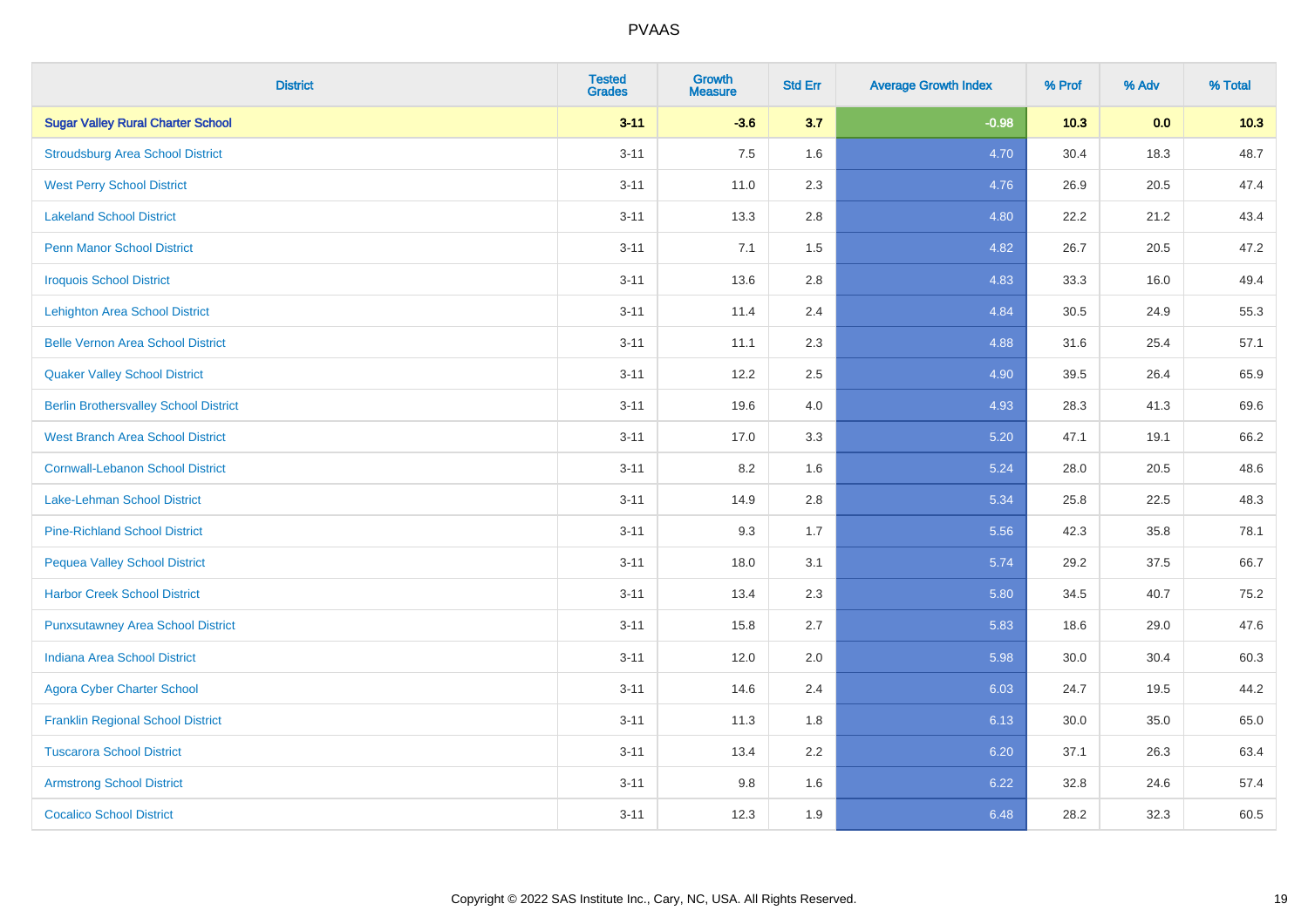| <b>District</b>                               | <b>Tested</b><br><b>Grades</b> | Growth<br><b>Measure</b> | <b>Std Err</b> | <b>Average Growth Index</b> | % Prof | % Adv | % Total |
|-----------------------------------------------|--------------------------------|--------------------------|----------------|-----------------------------|--------|-------|---------|
| <b>Sugar Valley Rural Charter School</b>      | $3 - 11$                       | $-3.6$                   | 3.7            | $-0.98$                     | 10.3   | 0.0   | 10.3    |
| <b>Manheim Central School District</b>        | $3 - 11$                       | 12.8                     | 2.0            | 6.52                        | 27.8   | 35.4  | 63.2    |
| <b>Neshaminy School District</b>              | $3 - 11$                       | 8.6                      | 1.3            | 6.56                        | 31.3   | 23.9  | 55.2    |
| <b>Millcreek Township School District</b>     | $3 - 11$                       | 9.1                      | 1.4            | 6.61                        | 34.5   | 30.1  | 64.6    |
| <b>Methacton School District</b>              | $3 - 11$                       | 11.0                     | 1.6            | 6.94                        | 36.0   | 33.6  | 69.6    |
| <b>Whitehall-Coplay School District</b>       | $3 - 11$                       | 11.8                     | 1.7            | 7.06                        | 32.3   | 21.7  | 54.0    |
| <b>Upper Merion Area School District</b>      | $3 - 11$                       | 14.0                     | 2.0            | 7.15                        | 34.4   | 32.6  | 67.0    |
| <b>Danville Area School District</b>          | $3 - 11$                       | 18.4                     | 2.6            | 7.19                        | 32.0   | 46.1  | 78.1    |
| <b>Mountain View School District</b>          | $3 - 11$                       | 24.2                     | 3.4            | 7.20                        | 45.8   | 37.3  | 83.0    |
| <b>East Penn School District</b>              | $3 - 11$                       | 8.9                      | $1.2$          | 7.61                        | 32.8   | 26.4  | 59.2    |
| <b>Mifflin County School District</b>         | $3 - 11$                       | 12.3                     | 1.6            | 7.69                        | 35.1   | 15.1  | 50.3    |
| <b>Upper Saint Clair School District</b>      | $3 - 11$                       | 13.8                     | 1.8            | 7.86                        | 32.2   | 44.5  | 76.7    |
| <b>Peters Township School District</b>        | $3 - 11$                       | 14.1                     | 1.7            | 8.16                        | 35.2   | 41.6  | 76.8    |
| <b>Saucon Valley School District</b>          | $3 - 11$                       | 18.9                     | 2.2            | 8.48                        | 26.0   | 39.6  | 65.6    |
| <b>Southern York County School District</b>   | $3 - 11$                       | 15.5                     | 1.8            | 8.48                        | 37.6   | 29.2  | 66.8    |
| <b>Marple Newtown School District</b>         | $3 - 11$                       | 20.6                     | 2.3            | 8.95                        | 31.1   | 42.7  | 73.8    |
| Palmyra Area School District                  | $3 - 11$                       | 16.2                     | 1.8            | 9.02                        | 38.8   | 34.0  | 72.8    |
| <b>Unionville-Chadds Ford School District</b> | $3 - 11$                       | 15.8                     | 1.7            | 9.12                        | 31.2   | 48.0  | 79.2    |
| <b>Wayne Highlands School District</b>        | $3 - 11$                       | 22.5                     | 2.5            | 9.16                        | 33.8   | 40.4  | 74.2    |
| Fox Chapel Area School District               | $3 - 11$                       | 17.6                     | 1.9            | 9.47                        | 22.9   | 52.0  | 74.9    |
| <b>Delaware Valley School District</b>        | $3 - 11$                       | 15.7                     | 1.6            | 9.62                        | 36.7   | 32.1  | 68.8    |
| New Hope-Solebury School District             | $3 - 11$                       | 28.8                     | 2.9            | 9.77                        | 31.6   | 50.0  | 81.6    |
| <b>Hempfield School District</b>              | $3 - 11$                       | 13.4                     | 1.3            | 10.53                       | 29.9   | 36.8  | 66.7    |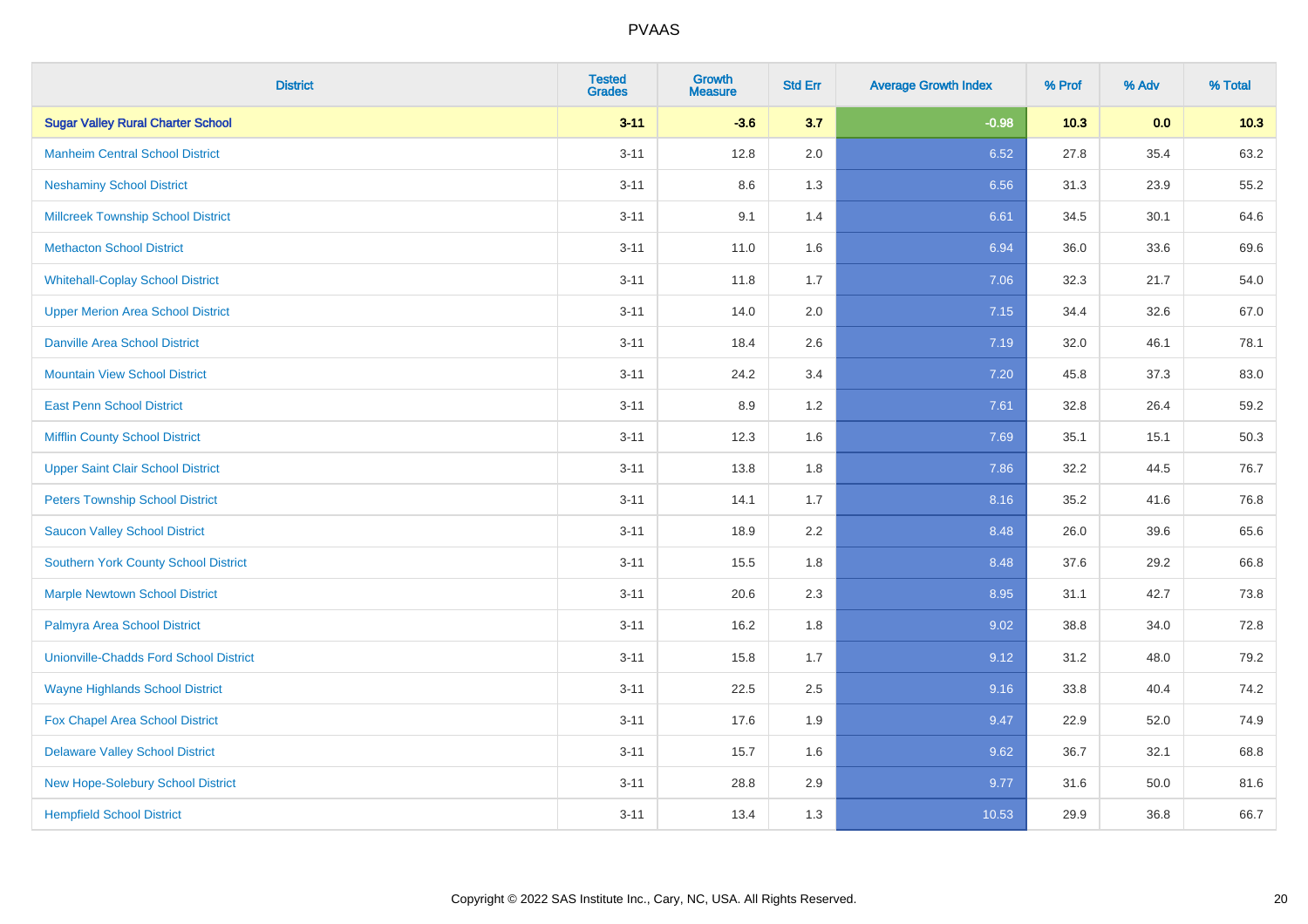| <b>District</b>                           | <b>Tested</b><br><b>Grades</b> | <b>Growth</b><br><b>Measure</b> | <b>Std Err</b> | <b>Average Growth Index</b> | % Prof | % Adv | % Total |
|-------------------------------------------|--------------------------------|---------------------------------|----------------|-----------------------------|--------|-------|---------|
| <b>Sugar Valley Rural Charter School</b>  | $3 - 11$                       | $-3.6$                          | 3.7            | $-0.98$                     | 10.3   | 0.0   | 10.3    |
| <b>Warwick School District</b>            | $3 - 11$                       | 21.7                            | 1.8            | 11.76                       | 27.7   | 36.3  | 64.0    |
| <b>Littlestown Area School District</b>   | $3 - 11$                       | 28.7                            | 2.4            | 11.83                       | 38.4   | 29.3  | 67.7    |
| <b>Council Rock School District</b>       | $3 - 11$                       | 13.5                            | 1.1            | 12.27                       | 32.0   | 35.4  | 67.4    |
| <b>Souderton Area School District</b>     | $3 - 11$                       | 18.5                            | 1.4            | 12.86                       | 39.2   | 31.2  | 70.4    |
| <b>Colonial School District</b>           | $3 - 11$                       | 22.1                            | 1.6            | 13.55                       | 27.2   | 43.5  | 70.6    |
| <b>Spring-Ford Area School District</b>   | $3 - 11$                       | 16.6                            | 1.2            | 14.02                       | 30.4   | 45.3  | 75.7    |
| <b>Dallastown Area School District</b>    | $3 - 11$                       | 19.9                            | 1.4            | 14.14                       | 36.8   | 34.2  | 71.0    |
| <b>North Allegheny School District</b>    | $3 - 11$                       | 18.0                            | 1.3            | 14.25                       | 30.5   | 42.9  | 73.4    |
| <b>Lower Merion School District</b>       | $3 - 11$                       | 18.9                            | 1.2            | 15.42                       | 29.4   | 48.6  | 78.0    |
| <b>North Penn School District</b>         | $3 - 11$                       | 17.6                            | 1.0            | 17.53                       | 30.8   | 35.7  | 66.4    |
| <b>Central Bucks School District</b>      | $3 - 11$                       | 15.5                            | $0.9\,$        | 17.94                       | 34.8   | 41.4  | 76.2    |
| <b>State College Area School District</b> | $3 - 11$                       | 24.5                            | 1.3            | 18.59                       | 31.9   | 46.9  | 78.8    |
| <b>Norristown Area School District</b>    | $3 - 12$                       | $-25.4$                         | 1.7            | $-15.35$                    | 10.6   | 1.8   | 12.4    |
| Philadelphia City School District         | $3 - 12$                       | $-7.8$                          | 0.6            | $-13.43$                    | 16.4   | 6.5   | 22.9    |
| <b>Allentown City School District</b>     | $3 - 12$                       | $-16.9$                         | 1.4            | $-12.37$                    | 5.9    | 0.4   | 6.3     |
| <b>York City School District</b>          | $3 - 12$                       | $-17.7$                         | 1.8            | $-10.05$                    | 3.2    | 0.7   | 3.9     |
| Ambridge Area School District             | $3 - 12$                       | $-19.4$                         | 2.5            | $-7.64$                     | 23.2   | 5.6   | 28.9    |
| <b>Lancaster School District</b>          | $3 - 12$                       | $-10.0$                         | 1.4            | $-7.22$                     | 9.0    | 3.9   | 12.8    |
| <b>Hempfield Area School District</b>     | $3 - 12$                       | $-10.2$                         | 1.6            | $-6.37$                     | 28.1   | 19.2  | 47.3    |
| <b>New Castle Area School District</b>    | $3 - 12$                       | $-13.6$                         | 2.3            | $-5.99$                     | 17.6   | 2.0   | 19.5    |
| <b>West Mifflin Area School District</b>  | $3 - 12$                       | $-11.9$                         | 2.5            | $-4.77$                     | 15.9   | 4.0   | 19.9    |
| <b>Interboro School District</b>          | $3 - 12$                       | $-8.4$                          | 2.0            | $-4.27$                     | 27.6   | 6.4   | 34.1    |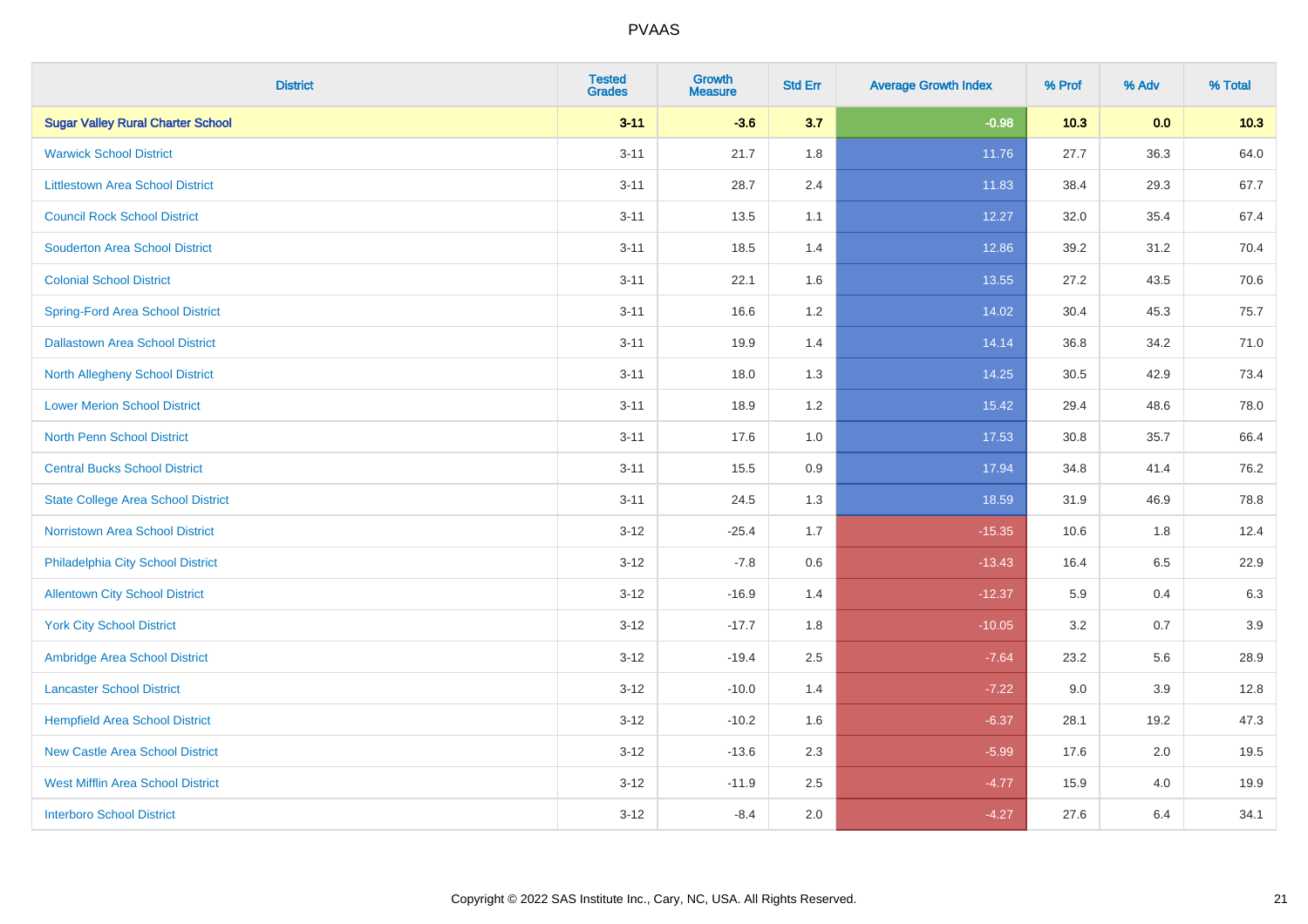| <b>District</b>                                        | <b>Tested</b><br><b>Grades</b> | <b>Growth</b><br><b>Measure</b> | <b>Std Err</b> | <b>Average Growth Index</b> | % Prof | % Adv   | % Total |
|--------------------------------------------------------|--------------------------------|---------------------------------|----------------|-----------------------------|--------|---------|---------|
| <b>Sugar Valley Rural Charter School</b>               | $3 - 11$                       | $-3.6$                          | 3.7            | $-0.98$                     | 10.3   | 0.0     | 10.3    |
| <b>Panther Valley School District</b>                  | $3 - 12$                       | $-13.3$                         | 3.2            | $-4.10$                     | 31.5   | 4.1     | 35.6    |
| <b>Scranton School District</b>                        | $3 - 12$                       | $-10.1$                         | 2.5            | $-4.04$                     | 20.0   | 7.7     | 27.7    |
| <b>Tussey Mountain School District</b>                 | $3 - 12$                       | $-13.0$                         | 3.3            | $-3.93$                     | 11.1   | 3.2     | 14.3    |
| <b>Grove City Area School District</b>                 | $3 - 12$                       | $-8.8$                          | 2.3            | $-3.89$                     | 25.6   | 16.4    | 42.0    |
| <b>Old Forge School District</b>                       | $3 - 12$                       | $-11.3$                         | 3.1            | $-3.62$                     | 28.6   | 13.2    | 41.8    |
| <b>West York Area School District</b>                  | $3 - 12$                       | $-9.8$                          | 2.7            | $-3.57$                     | 21.9   | 10.9    | 32.8    |
| <b>Montoursville Area School District</b>              | $3 - 12$                       | $-8.4$                          | 2.6            | $-3.17$                     | 38.8   | 18.2    | 57.0    |
| <b>Erie City School District</b>                       | $3 - 12$                       | $-4.5$                          | 1.4            | $-3.09$                     | 13.4   | 6.7     | 20.1    |
| <b>Quakertown Community School District</b>            | $3 - 12$                       | $-4.3$                          | 1.5            | $-2.79$                     | 33.8   | 20.1    | 53.8    |
| <b>Clarion-Limestone Area School District</b>          | $3 - 12$                       | $-10.0$                         | 3.6            | $-2.76$                     | 28.3   | 20.0    | 48.3    |
| Selinsgrove Area School District                       | $3 - 12$                       | $-5.7$                          | 2.1            | $-2.74$                     | 25.4   | 13.9    | 39.2    |
| <b>Turkeyfoot Valley Area School District</b>          | $3 - 12$                       | $-15.4$                         | 5.8            | $-2.66$                     | 3.8    | $3.8\,$ | 7.6     |
| <b>Union City Area School District</b>                 | $3 - 12$                       | $-8.7$                          | 3.3            | $-2.59$                     | 29.7   | 10.9    | 40.6    |
| <b>Greater Nanticoke Area School District</b>          | $3 - 12$                       | $-6.8$                          | 2.6            | $-2.58$                     | 15.2   | 8.9     | 24.1    |
| Catasauqua Area School District                        | $3 - 12$                       | $-7.3$                          | 2.8            | $-2.58$                     | 27.1   | 11.2    | 38.3    |
| Pocono Mountain School District                        | $3 - 12$                       | $-4.3$                          | 1.8            | $-2.43$                     | 35.5   | 17.1    | 52.6    |
| <b>Pottsville Area School District</b>                 | $3 - 12$                       | $-4.9$                          | 2.1            | $-2.36$                     | 21.8   | 7.9     | 29.6    |
| <b>Bristol Borough School District</b>                 | $3 - 12$                       | $-5.9$                          | 2.9            | $-2.00$                     | 27.8   | 3.3     | 31.1    |
| Lincoln Leadership Academy Charter School              | $3 - 12$                       | $-7.4$                          | 3.7            | $-1.99$                     | 6.4    | 2.1     | 8.5     |
| <b>Chester Charter Scholars Academy Charter School</b> | $3 - 12$                       | $-6.2$                          | 3.3            | $-1.88$                     | 2.2    | 0.0     | 2.2     |
| <b>Twin Valley School District</b>                     | $3 - 12$                       | $-3.2$                          | 1.9            | $-1.68$                     | 38.8   | 19.8    | 58.6    |
| <b>Woodland Hills School District</b>                  | $3 - 12$                       | $-4.2$                          | 2.5            | $-1.66$                     | 10.1   | 1.4     | 11.5    |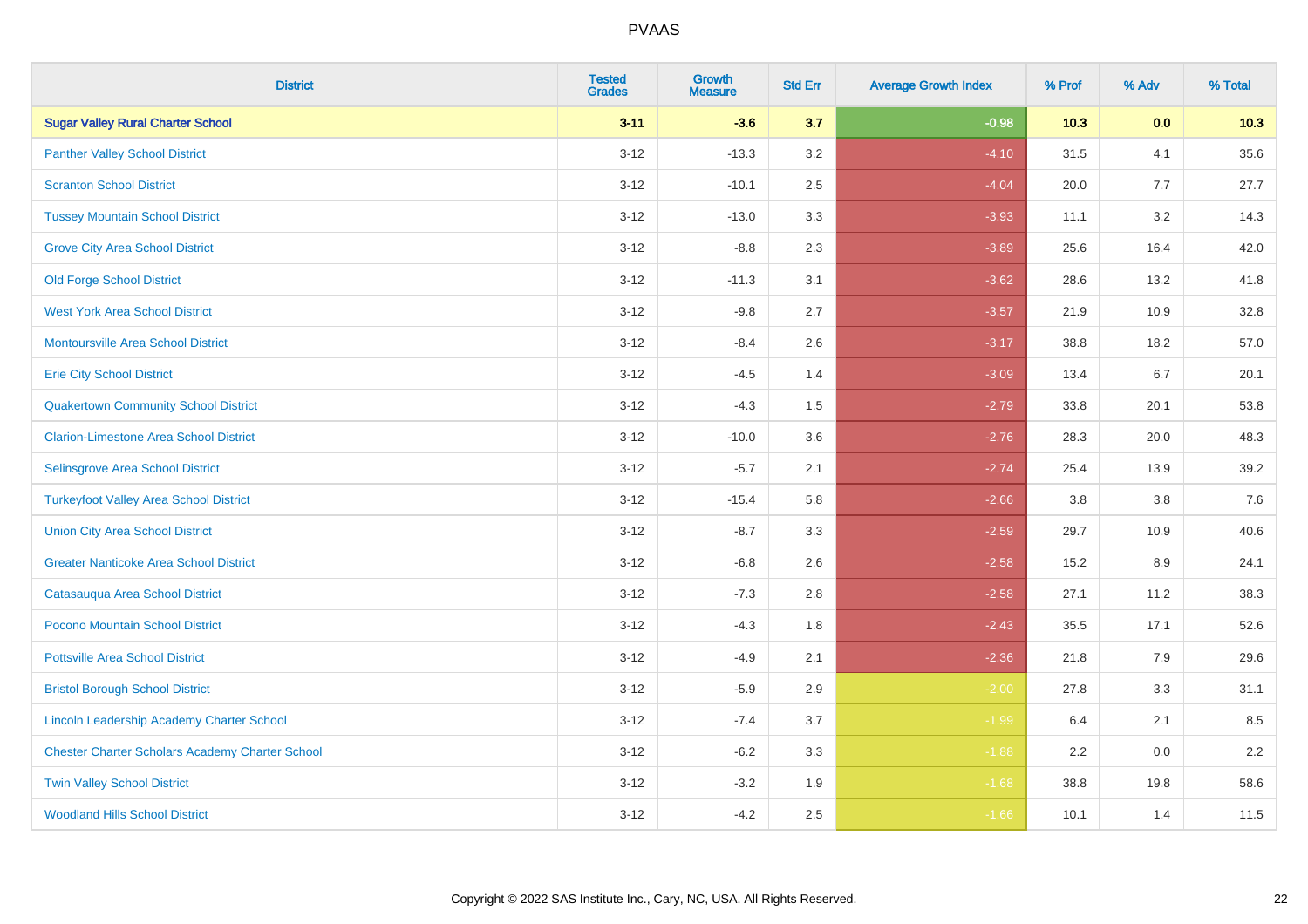| <b>District</b>                                 | <b>Tested</b><br><b>Grades</b> | <b>Growth</b><br><b>Measure</b> | <b>Std Err</b> | <b>Average Growth Index</b> | % Prof | % Adv | % Total |
|-------------------------------------------------|--------------------------------|---------------------------------|----------------|-----------------------------|--------|-------|---------|
| <b>Sugar Valley Rural Charter School</b>        | $3 - 11$                       | $-3.6$                          | 3.7            | $-0.98$                     | 10.3   | 0.0   | 10.3    |
| <b>Conemaugh Valley School District</b>         | $3 - 12$                       | $-6.3$                          | 4.1            | $-1.54$                     | 23.7   | 5.1   | 28.8    |
| <b>Keystone Education Center Charter School</b> | $3 - 12$                       | $-6.5$                          | 5.1            | $-1.28$                     | 0.0    | 0.0   | 0.0     |
| <b>Millville Area School District</b>           | $3 - 12$                       | $-5.6$                          | 4.4            | $-1.26$                     | 31.4   | 11.4  | 42.9    |
| <b>Cameron County School District</b>           | $3-12$                         | $-5.0$                          | 4.4            | $-1.12$                     | 34.9   | 4.8   | 39.7    |
| <b>Wyomissing Area School District</b>          | $3 - 12$                       | $-2.4$                          | 2.6            | $-0.92$                     | 25.6   | 28.1  | 53.7    |
| <b>Conneaut School District</b>                 | $3 - 12$                       | $-2.3$                          | 2.6            | $-0.91$                     | 27.4   | 9.7   | 37.1    |
| <b>Bradford Area School District</b>            | $3 - 12$                       | $-1.8$                          | 2.3            | $-0.79$                     | 31.2   | 16.7  | 47.9    |
| <b>Roberto Clemente Charter School</b>          | $3 - 12$                       | $-3.3$                          | 4.1            | $-0.79$                     | 22.7   | 4.6   | 27.3    |
| <b>Bangor Area School District</b>              | $3 - 12$                       | $-1.2$                          | 2.0            | $-0.60$                     | 25.8   | 12.7  | 38.5    |
| <b>Penns Manor Area School District</b>         | $3 - 12$                       | $-1.9$                          | 3.5            | $-0.55$                     | 24.2   | 3.8   | 28.0    |
| <b>Forest City Regional School District</b>     | $3 - 12$                       | $-1.2$                          | 3.6            | $-0.33$                     | 26.5   | 8.2   | 34.7    |
| <b>Columbia Borough School District</b>         | $3 - 12$                       | $-1.1$                          | 3.6            | $-0.31$                     | 17.2   | 1.7   | 19.0    |
| <b>Cranberry Area School District</b>           | $3 - 12$                       | $-0.9$                          | 3.1            | $-0.29$                     | 25.5   | 9.7   | 35.2    |
| Altoona Area School District                    | $3 - 12$                       | 0.1                             | 1.5            | 0.07                        | 29.0   | 13.8  | 42.8    |
| <b>Central Columbia School District</b>         | $3 - 12$                       | 0.3                             | 2.3            | 0.12                        | 25.4   | 37.6  | 63.0    |
| <b>Tulpehocken Area School District</b>         | $3 - 12$                       | 1.0                             | 4.9            | 0.20                        | 11.5   | 23.1  | 34.6    |
| <b>Ridley School District</b>                   | $3 - 12$                       | 0.3                             | 1.6            | 0.21                        | 32.0   | 10.7  | 42.6    |
| <b>Wilson School District</b>                   | $3 - 12$                       | $0.5\,$                         | 1.5            | 0.32                        | 30.4   | 25.5  | 55.9    |
| <b>Avella Area School District</b>              | $3-12$                         | 1.6                             | 4.7            | 0.34                        | 34.8   | 7.2   | 42.0    |
| <b>Annville-Cleona School District</b>          | $3 - 12$                       | 1.1                             | 2.4            | 0.45                        | 34.8   | 13.6  | 48.5    |
| Daniel Boone Area School District               | $3 - 12$                       | $0.9\,$                         | 1.9            | 0.46                        | 28.9   | 22.0  | 51.0    |
| <b>Union School District</b>                    | $3-12$                         | 2.5                             | 3.7            | 0.69                        | 17.9   | 10.4  | 28.4    |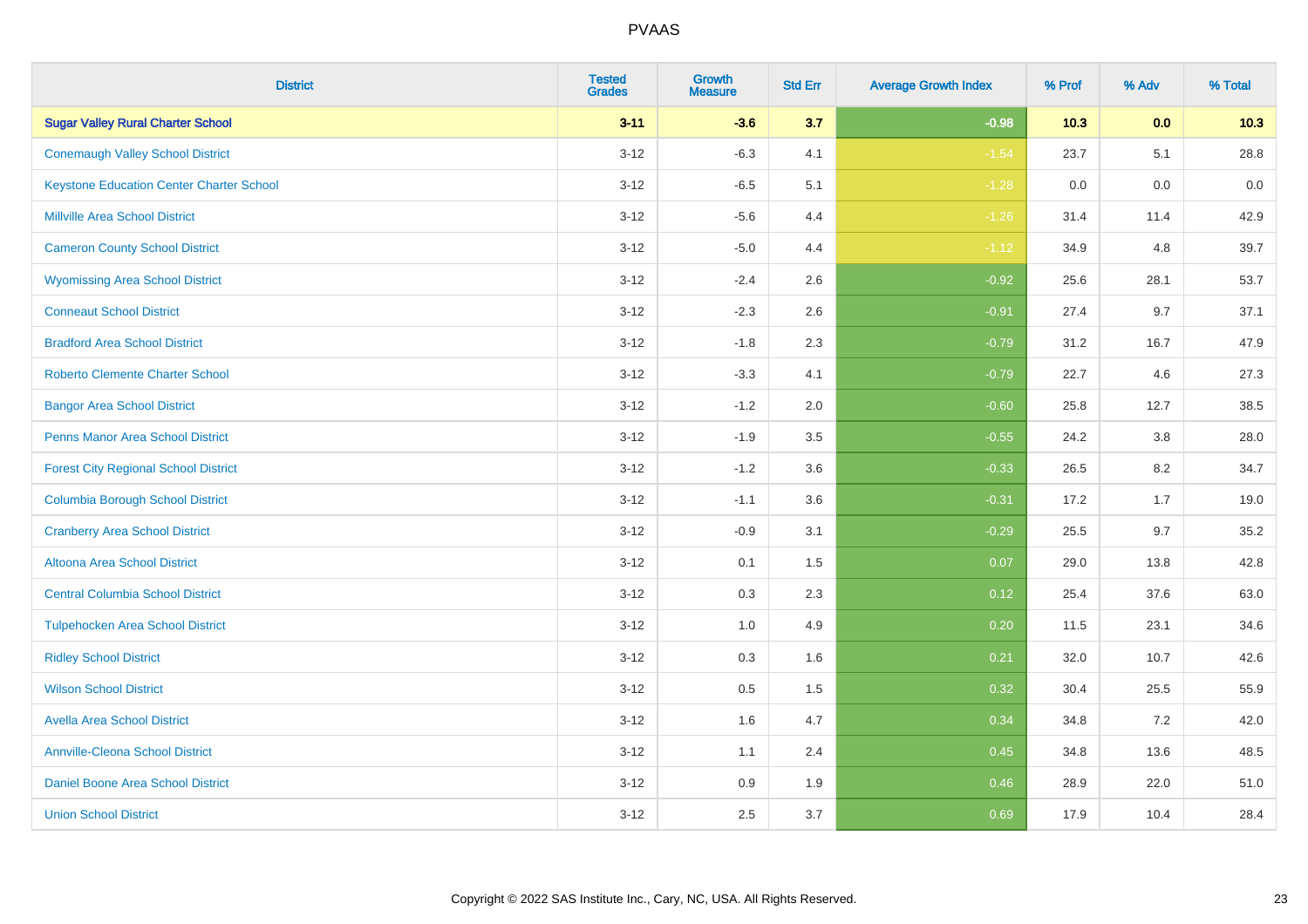| <b>District</b>                                 | <b>Tested</b><br><b>Grades</b> | <b>Growth</b><br><b>Measure</b> | <b>Std Err</b> | <b>Average Growth Index</b> | % Prof | % Adv   | % Total |
|-------------------------------------------------|--------------------------------|---------------------------------|----------------|-----------------------------|--------|---------|---------|
| <b>Sugar Valley Rural Charter School</b>        | $3 - 11$                       | $-3.6$                          | 3.7            | $-0.98$                     | 10.3   | 0.0     | 10.3    |
| <b>North Clarion County School District</b>     | $3 - 12$                       | 3.4                             | 4.1            | 0.83                        | 45.0   | 18.8    | 63.8    |
| <b>Pottstown School District</b>                | $3 - 12$                       | 2.0                             | 2.2            | 0.88                        | 19.4   | $6.2\,$ | 25.6    |
| <b>Eastern Lancaster County School District</b> | $3 - 12$                       | 2.9                             | 3.2            | 0.91                        | 35.2   | 36.4    | 71.6    |
| <b>Brownsville Area School District</b>         | $3 - 12$                       | 3.9                             | 3.8            | 1.04                        | 22.0   | 8.5     | 30.5    |
| People For People Charter School                | $3 - 12$                       | 6.4                             | 5.6            | $1.15$                      | 2.4    | 0.0     | 2.4     |
| <b>Newport School District</b>                  | $3 - 12$                       | 3.8                             | 3.3            | 1.17                        | 38.8   | 10.4    | 49.2    |
| <b>Upper Dublin School District</b>             | $3 - 12$                       | 2.1                             | 1.8            | 1.19                        | 34.7   | 30.0    | 64.7    |
| <b>Purchase Line School District</b>            | $3 - 12$                       | 4.3                             | 3.3            | 1.30                        | 32.3   | 9.0     | 41.4    |
| <b>Chestnut Ridge School District</b>           | $3 - 12$                       | 4.0                             | 2.9            | 1.38                        | 33.2   | 11.0    | 44.2    |
| Conemaugh Township Area School District         | $3 - 12$                       | 4.8                             | 3.5            | 1.39                        | 30.9   | 27.8    | 58.8    |
| Susquehanna Township School District            | $3 - 12$                       | 3.9                             | 2.7            | 1.45                        | 19.0   | 13.1    | 32.0    |
| <b>Northern Potter School District</b>          | $3 - 12$                       | $6.8\,$                         | 4.6            | 1.48                        | 30.6   | 11.1    | 41.7    |
| <b>South Western School District</b>            | $3 - 12$                       | 2.5                             | 1.7            | 1.48                        | 36.2   | 19.7    | 55.9    |
| <b>Smethport Area School District</b>           | $3 - 12$                       | 5.8                             | 3.8            | 1.52                        | 24.6   | 20.0    | 44.6    |
| <b>Waynesboro Area School District</b>          | $3 - 12$                       | 3.0                             | 1.8            | 1.67                        | 26.0   | 23.5    | 49.5    |
| <b>West Shore School District</b>               | $3 - 12$                       | 2.2                             | 1.3            | 1.68                        | 31.8   | 15.2    | 47.1    |
| <b>Wyalusing Area School District</b>           | $3 - 12$                       | 5.7                             | 3.2            | 1.78                        | 38.6   | 12.9    | 51.4    |
| <b>Oswayo Valley School District</b>            | $3 - 12$                       | 9.9                             | 5.1            | 1.93                        | 26.5   | 44.1    | 70.6    |
| Pennsylvania Distance Learning Charter School   | $3 - 12$                       | $6.8\,$                         | 3.4            | 1.99                        | 19.8   | 6.2     | 25.9    |
| <b>Mckeesport Area School District</b>          | $3 - 12$                       | 4.6                             | 2.2            | 2.14                        | 21.1   | 4.4     | 25.5    |
| Northern Lehigh School District                 | $3 - 12$                       | 6.1                             | 2.5            | 2.42                        | 21.4   | 18.0    | 39.3    |
| Northern Tioga School District                  | $3 - 12$                       | 6.8                             | 2.6            | 2.64                        | 25.0   | 16.9    | 41.9    |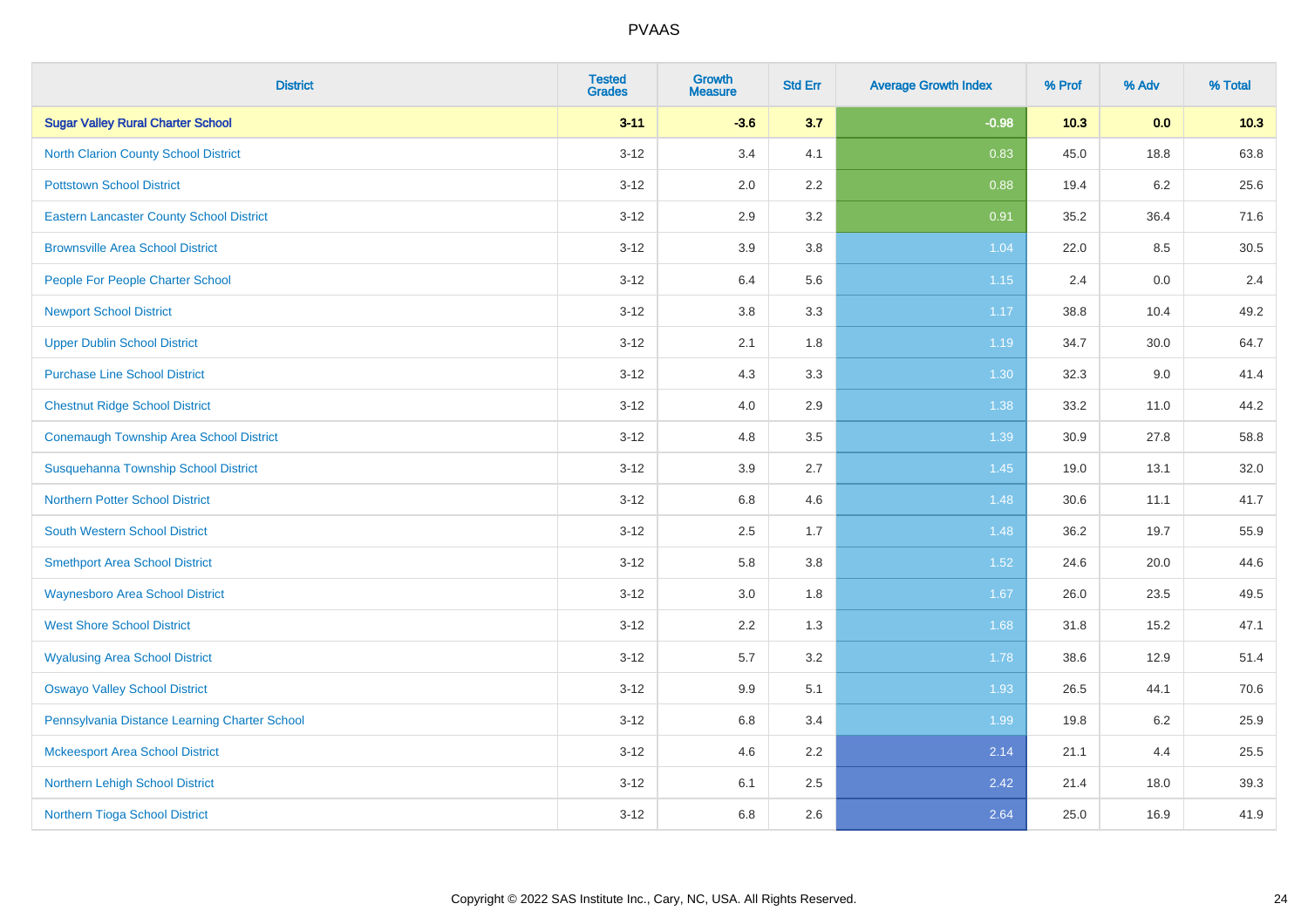| <b>District</b>                           | <b>Tested</b><br><b>Grades</b> | <b>Growth</b><br><b>Measure</b> | <b>Std Err</b> | <b>Average Growth Index</b> | % Prof | % Adv | % Total |
|-------------------------------------------|--------------------------------|---------------------------------|----------------|-----------------------------|--------|-------|---------|
| <b>Sugar Valley Rural Charter School</b>  | $3 - 11$                       | $-3.6$                          | 3.7            | $-0.98$                     | 10.3   | 0.0   | 10.3    |
| <b>Tamaqua Area School District</b>       | $3 - 12$                       | 6.5                             | 2.4            | 2.72                        | 34.3   | 17.5  | 51.8    |
| <b>Donegal School District</b>            | $3 - 12$                       | 5.9                             | 2.2            | 2.72                        | 34.1   | 23.1  | 57.2    |
| <b>Apollo-Ridge School District</b>       | $3 - 12$                       | 9.5                             | 3.0            | 3.23                        | 34.0   | 9.4   | 43.4    |
| <b>Kutztown Area School District</b>      | $3 - 12$                       | 9.3                             | 2.8            | 3.34                        | 38.5   | 14.6  | 53.2    |
| <b>William Penn School District</b>       | $3 - 12$                       | 7.0                             | 1.9            | 3.61                        | 14.0   | 7.2   | 21.3    |
| <b>Dover Area School District</b>         | $3 - 12$                       | 7.1                             | 1.9            | 3.78                        | 33.0   | 18.7  | 51.7    |
| <b>Juniata County School District</b>     | $3 - 12$                       | 7.7                             | 2.0            | 3.81                        | 22.9   | 18.9  | 41.8    |
| <b>Radnor Township School District</b>    | $3 - 12$                       | 7.5                             | 1.9            | 4.03                        | 33.0   | 38.3  | 71.3    |
| <b>Elizabethtown Area School District</b> | $3 - 12$                       | 7.1                             | 1.7            | 4.19                        | 36.4   | 27.6  | 64.0    |
| <b>West Allegheny School District</b>     | $3 - 12$                       | 8.6                             | 2.0            | 4.34                        | 37.3   | 27.2  | 64.5    |
| <b>Conewago Valley School District</b>    | $3 - 12$                       | 7.6                             | 1.7            | 4.46                        | 41.3   | 19.4  | 60.6    |
| <b>Easton Area School District</b>        | $3 - 12$                       | 6.3                             | 1.3            | 4.91                        | 24.1   | 13.0  | 37.1    |
| Pen Argyl Area School District            | $3 - 12$                       | 12.8                            | 2.5            | 5.10                        | 28.5   | 23.8  | 52.3    |
| Penns Valley Area School District         | $3 - 12$                       | 14.1                            | 2.6            | 5.33                        | 29.6   | 23.3  | 52.9    |
| <b>Hermitage School District</b>          | $3 - 12$                       | 14.0                            | 2.5            | 5.59                        | 34.0   | 27.0  | 61.0    |
| Lampeter-Strasburg School District        | $3 - 12$                       | 11.0                            | 1.9            | 5.69                        | 35.4   | 32.3  | 67.7    |
| <b>Camp Hill School District</b>          | $3 - 12$                       | 20.7                            | 2.9            | 7.00                        | 32.3   | 41.4  | 73.7    |
| <b>Manheim Township School District</b>   | $3 - 12$                       | 10.9                            | 1.5            | 7.51                        | 30.9   | 31.0  | 61.9    |
| <b>Upper Darby School District</b>        | $3 - 12$                       | 11.2                            | 1.4            | 8.28                        | 23.8   | 11.8  | 35.6    |
| <b>Central York School District</b>       | $3 - 12$                       | 12.9                            | 1.5            | 8.64                        | 31.4   | 24.1  | 55.5    |
| <b>Loyalsock Township School District</b> | $3 - 12$                       | 26.7                            | 2.7            | 9.92                        | 36.8   | 35.1  | 71.9    |
| <b>Tyrone Area School District</b>        | $3 - 12$                       | 29.2                            | 2.3            | 12.86                       | 36.6   | 29.1  | 65.7    |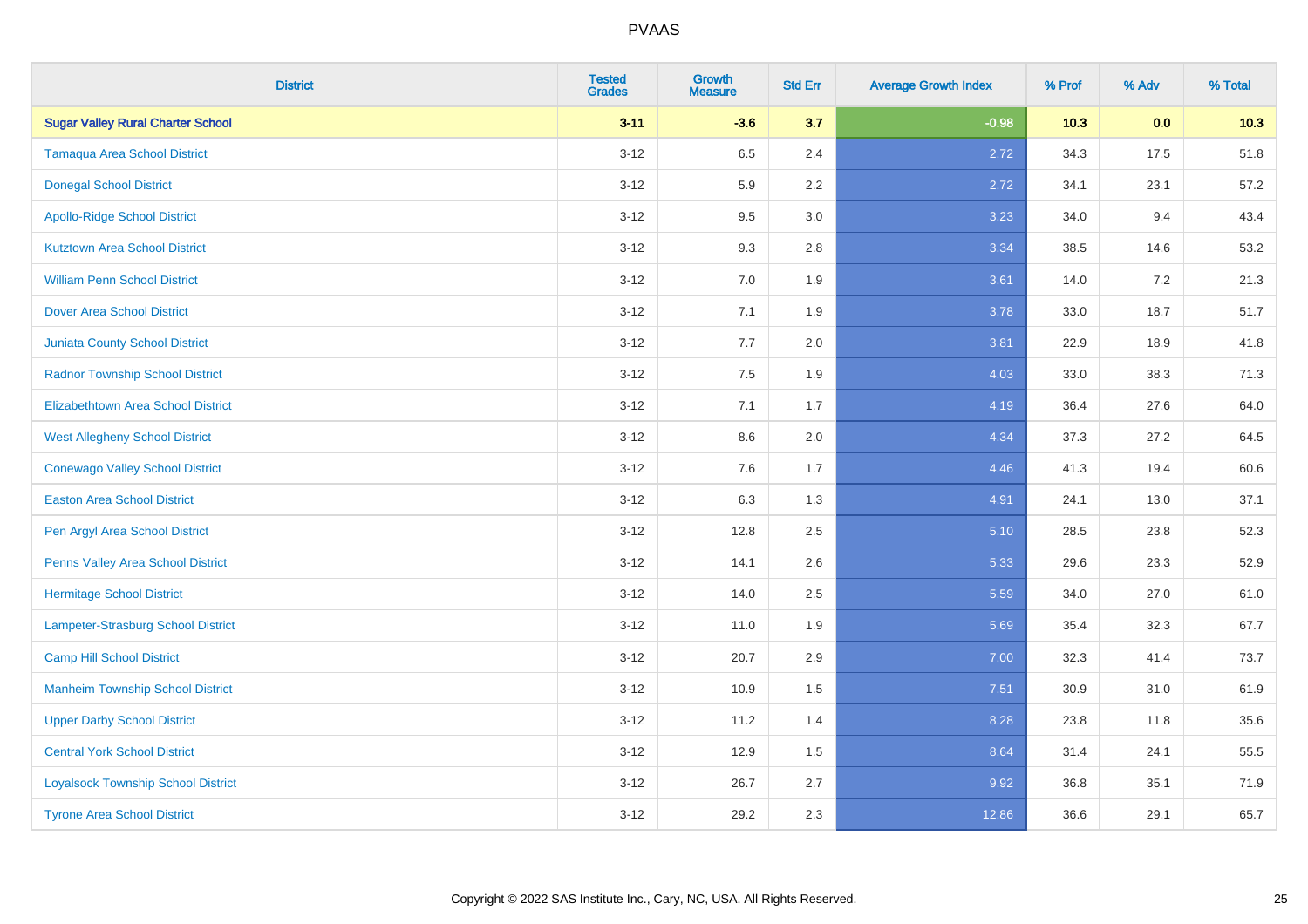| <b>District</b>                                                       | <b>Tested</b><br><b>Grades</b> | <b>Growth</b><br><b>Measure</b> | <b>Std Err</b> | <b>Average Growth Index</b> | % Prof | % Adv | % Total |
|-----------------------------------------------------------------------|--------------------------------|---------------------------------|----------------|-----------------------------|--------|-------|---------|
| <b>Sugar Valley Rural Charter School</b>                              | $3 - 11$                       | $-3.6$                          | 3.7            | $-0.98$                     | 10.3   | 0.0   | 10.3    |
| <b>Cumberland Valley School District</b>                              | $3 - 12$                       | 18.6                            | 1.2            | 15.79                       | 31.3   | 39.2  | 70.5    |
| <b>Environmental Charter School At Frick Park</b>                     | $3-9$                          | $-6.2$                          | 3.7            | $-1.67$                     | 25.9   | 3.4   | 29.3    |
| Esperanza Academy Charter School                                      | $4 - 11$                       | 2.1                             | 2.1            | 1.01                        | 14.2   | 3.6   | 17.8    |
| <b>Mastery Charter School - Pickett Campus</b>                        | $6 - 10$                       | 2.7                             | 4.2            | 0.65                        | 20.6   | 0.0   | 20.6    |
| <b>Innovative Arts Academy Charter School</b>                         | $6 - 11$                       | $-7.2$                          | 2.5            | $-2.83$                     | 2.0    | 0.0   | $2.0\,$ |
| La Academia Partnership Charter School                                | $6 - 11$                       | $-15.5$                         | 5.7            | $-2.70$                     | 2.3    | 0.0   | 2.3     |
| Perseus House Charter School Of Excellence                            | $6 - 11$                       | $-6.4$                          | 2.6            | $-2.50$                     | 0.9    | 0.0   | 0.9     |
| Urban Pathways 6-12 Charter School                                    | $6 - 11$                       | $-4.1$                          | 5.7            | $-0.72$                     | 0.0    | 0.0   | $0.0\,$ |
| <b>Evergreen Community Charter School</b>                             | $6 - 11$                       | $-1.1$                          | 4.7            | $-0.23$                     | 34.6   | 26.9  | 61.5    |
| Boys Latin Of Philadelphia Charter School                             | $6 - 12$                       | $-8.0$                          | 2.7            | $-3.02$                     | 1.4    | 0.0   | 1.4     |
| Center For Student Learning Charter School At Pennsbury               | $6 - 12$                       | $-3.3$                          | 6.0            | $-0.55$                     | 23.1   | 0.0   | 23.1    |
| Dr Robert Ketterer Charter School Inc                                 | $6 - 12$                       | 7.1                             | 4.3            | 1.66                        | 7.3    | 1.7   | 9.0     |
| 21st Century Cyber Charter School                                     | $6 - 12$                       | 6.6                             | 2.1            | 3.16                        | 29.0   | 21.8  | 50.8    |
| <b>Mastery Charter School - Gratz Campus</b>                          | $7 - 10$                       | $-9.5$                          | 4.6            | $-2.09$                     | 0.0    | 3.4   | 3.4     |
| Mastery Charter School - Shoemaker Campus                             | $7 - 10$                       | $-2.3$                          | 2.8            | $-0.81$                     | 10.1   | 3.7   | 13.8    |
| <b>Lincoln Park Performing Arts Charter School</b>                    | $7 - 11$                       | $-14.9$                         | 2.7            | $-5.45$                     | 39.3   | 8.9   | 48.2    |
| <b>Achievement House Charter School</b>                               | $7 - 11$                       | $-8.2$                          | 3.6            | $-2.28$                     | 16.7   | 2.8   | 19.4    |
| <b>Mastery Charter High School-Lenfest Campus</b>                     | $7 - 11$                       | $-1.8$                          | 5.8            | $-0.30$                     | 26.3   | 0.0   | 26.3    |
| <b>West Side CTC</b>                                                  | $9 - 10$                       | $-32.0$                         | 3.9            | $-8.16$                     | 5.9    | 0.0   | 5.9     |
| Lehigh Valley Charter High School For The Arts                        | $9 - 10$                       | $-11.8$                         | 2.5            | $-4.76$                     | 28.9   | 5.7   | 34.6    |
| <b>Columbia-Montour AVTS</b>                                          | $9 - 10$                       | $-7.1$                          | 2.8            | $-2.52$                     | 19.5   | 3.2   | 22.7    |
| Preparatory Charter School Of Mathematics, Science, Tech, And Careers | $9 - 10$                       | $-5.1$                          | 2.5            | $-2.03$                     | 6.3    | 1.4   | 7.7     |